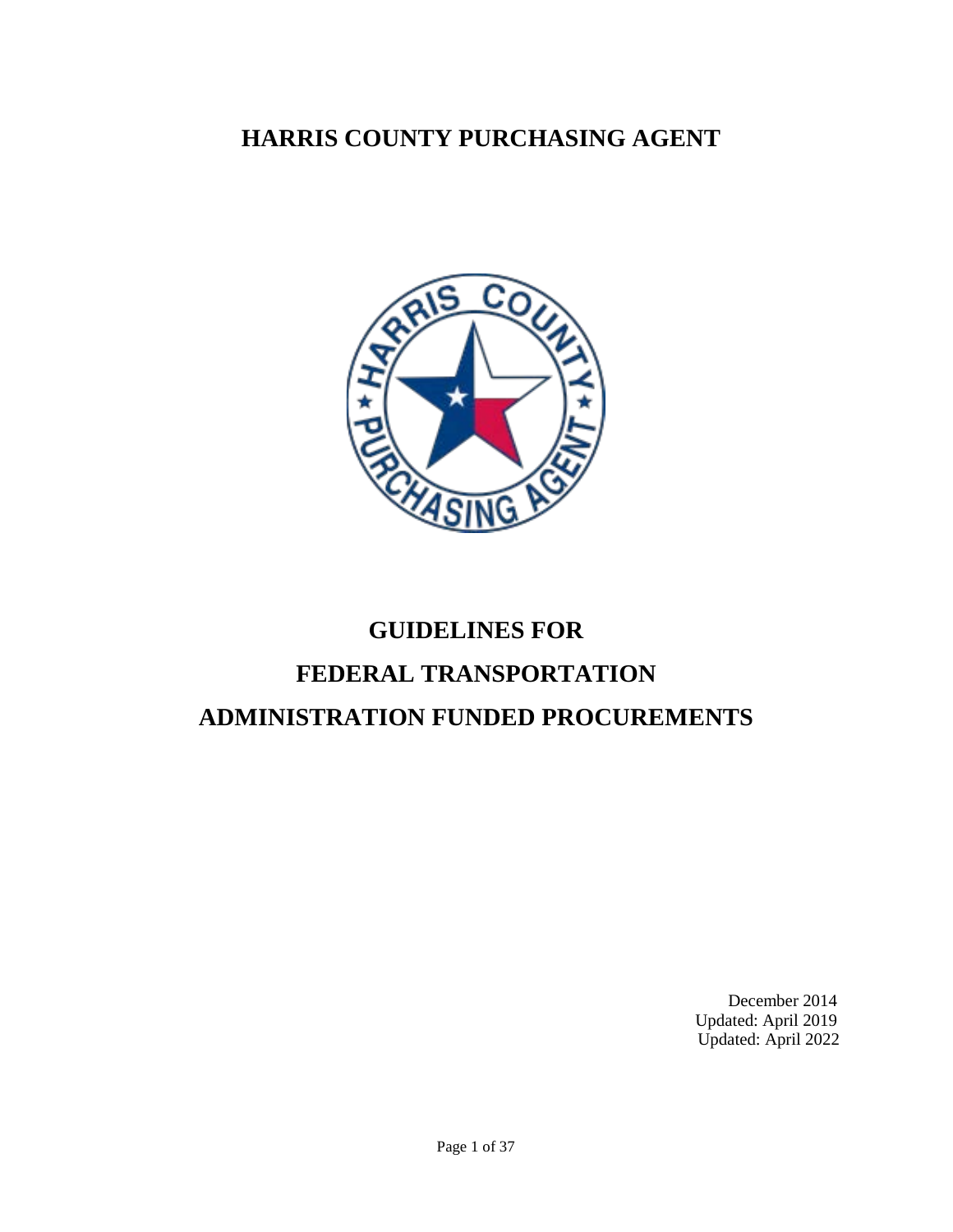#### **TABLE OF CONTENTS**

| 1.0  |                                                                                  |  |
|------|----------------------------------------------------------------------------------|--|
| 2.0  |                                                                                  |  |
| 3.0  |                                                                                  |  |
| 4.0  |                                                                                  |  |
| 5.0  |                                                                                  |  |
| 6.0  |                                                                                  |  |
| 7.0  |                                                                                  |  |
| 8.0  |                                                                                  |  |
| 9.0  |                                                                                  |  |
| 10.0 |                                                                                  |  |
| 11.0 |                                                                                  |  |
| 12.0 |                                                                                  |  |
| 13.0 |                                                                                  |  |
| 14.0 |                                                                                  |  |
| 15.0 |                                                                                  |  |
| 16.0 |                                                                                  |  |
| 17.0 |                                                                                  |  |
| 18.0 |                                                                                  |  |
| 19.0 |                                                                                  |  |
| 20.0 |                                                                                  |  |
| 21.0 |                                                                                  |  |
| 22.0 |                                                                                  |  |
| 23.0 | Contracting with Small and Minority Businesses, Women's Business Enterprises and |  |
|      |                                                                                  |  |
| 24.0 |                                                                                  |  |
| 25.0 |                                                                                  |  |
| 26.0 |                                                                                  |  |
|      |                                                                                  |  |
|      |                                                                                  |  |
|      |                                                                                  |  |
|      |                                                                                  |  |
|      |                                                                                  |  |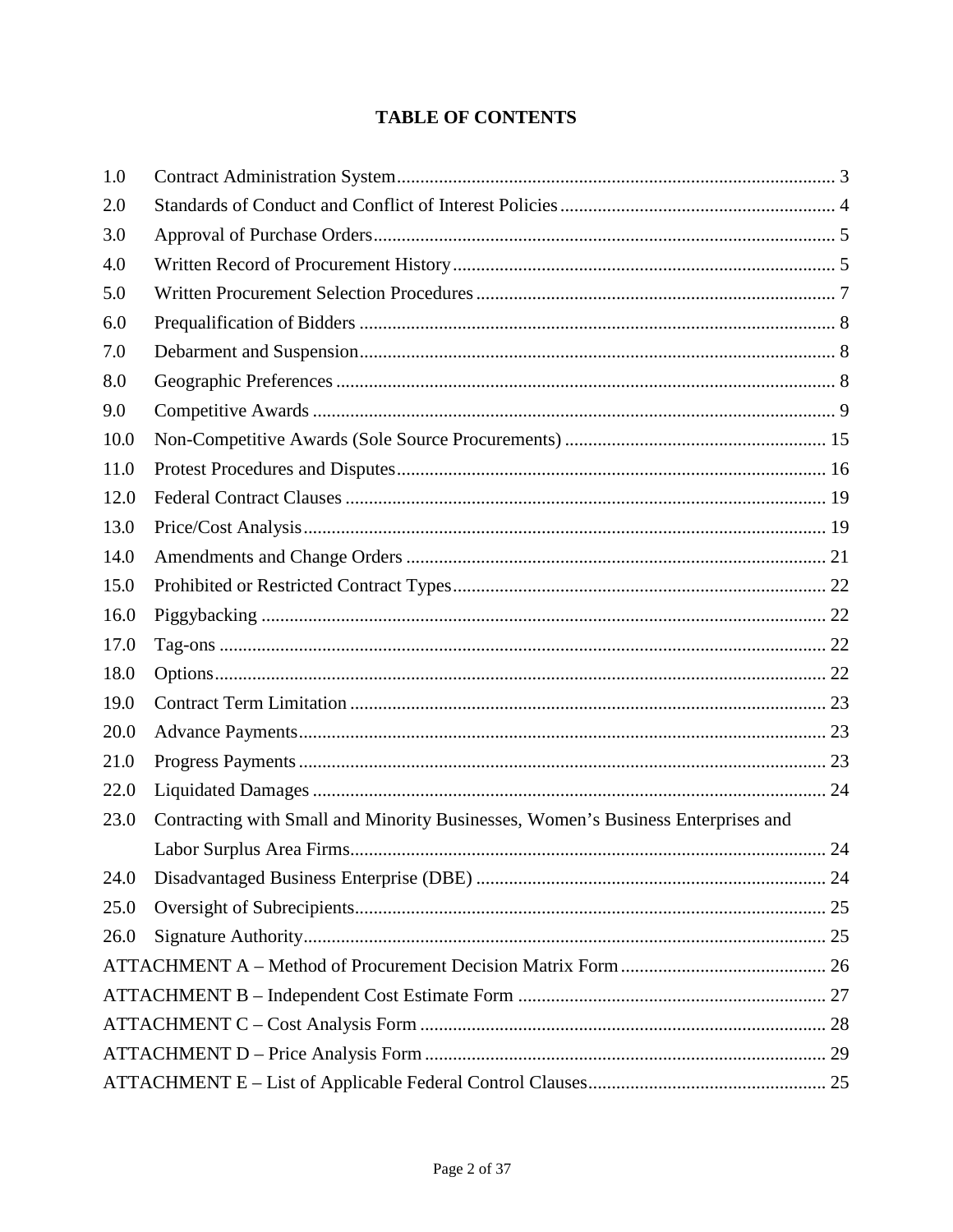#### **GUIDELINES FOR FEDERAL TRANSPORTATION ADMINISTRATION FUNDED PROCUREMENTS**

In addition to Harris County Purchasing Rules and Procedures, the following Guidelines shall apply to all procurements utilizing funds from the Federal Transit Administration.

#### <span id="page-2-0"></span>**1.0 Contract Administration System**

Harris County Community & Economic Development Department (also known as Community Services Department), Office of Transit Services, (recipient) has adopted these Rules and Procedures to determine the type and amount of property and services it needs to acquire:

- **1.1** The property and services must be eligible under the Federal law authorizing the FTA assistance award and any regulations thereunder.
- **1.2** The property and services must be necessary to avoid the purchase of unnecessary property and services (including duplicative items and quantities or options it does not intend to use or whose use is unlikely).
- **1.3** Contracting is limited to current and reasonably expected public transportation needs, and may not add quantities or options to third party contracts solely to permit assignment to another party at a later date.
- **1.4** When possible procurements will be consolidated or broken out to obtain a more economical purchase.
	- 1.4.1 It may be economically advantageous to enter into a joint procurement (consolidated) with others that have similar needs. Participation in a joint procurement, however, does not relieve any requirements and responsibilities for procuring the property or services.
	- 1.4.2 In other circumstances, breaking out small procurements may provide greater opportunities for Disadvantaged Business Enterprises (DBEs), small and minority firms, and women's business enterprises to participate.
	- 1.4.3 Contracts may include options to ensure the future availability of property or services, so long as the recipient is able to justify those options as needed for its public transportation or project purposes.
	- 1.4.4 To obtain the best value, a review of lease versus purchase alternatives for acquiring property should be done and, if necessary, should obtain an analysis to determine the more economical alternative.
- **1.5** The Recipient County Department will maintain a contract administration system that ensures contractors perform in accordance with the terms, conditions, and specifications of their contracts or purchase orders.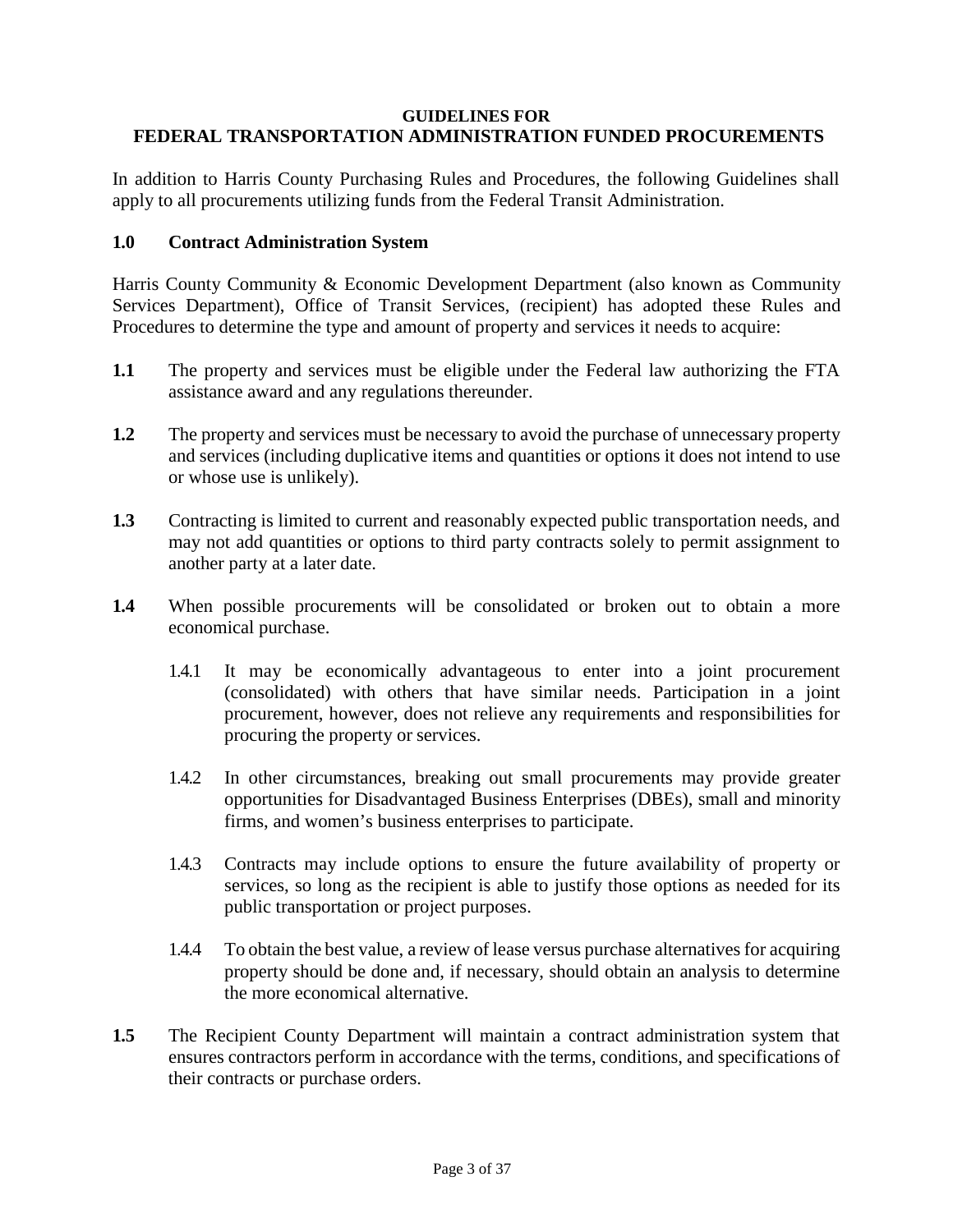#### <span id="page-3-0"></span>**2.0 Standards of Conduct and Conflict of Interest Policies**

This section defines responsibility to identify and prevent a real or apparent conflict of interest.

**2.1** Conflict of Interest

In order to promote governmental integrity and to guard against even the appearance of impropriety, all County employees engaged in any vendor-related activity shall comply with the following standards of ethical conduct:

- 2.1.1 County employees shall discharge their duties impartially so as to assure fair access to governmental procurement by responsible vendors and service providers and to foster public confidence in the integrity of the County procurement system.
- 2.1.2 County employees shall not solicit, demand, accept or agree to accept a gratuity or an offer of employment in connection with any decision, approval, disapproval, recommendation, or preparation of any part of a program requirement, specification, standard or contract.
- 2.1.3 The following groups shall not participate in or attempt to use their official position to influence any purchasing decisions in which they or persons related to them have a financial interest:
	- 2.1.3.1 The employee, officer, or agent
	- 2.1.3.2 Any member of his/her immediate family
	- 2.1.3.3 His or her partner, or
	- 2.1.3.4 An organization that employs, or is about to employ, any of the above.
- 2.1.4 In cases where there may be a benefit, either direct or indirect, there is a responsibility to report in writing such benefit to the County. If anyone fails to report such benefit, he or she may be subject to disciplinary proceedings deemed appropriate by the County, as may be permitted by law.
- **2.2** Gratuities, Kickbacks, and Contingent Fees No member of the groups listed in item (2.1.3) above shall solicit, demand or accept from any person, contractor, potential contractor, or potential subcontractors, anything of a monetary value, including gifts, gratuities, favors, etc. Anyone failing to adhere to the above may be subject to disciplinary proceedings deemed appropriate by the County, as may be permitted by law.
- **2.3** Confidential Information

No member of the groups listed in item (2.1.3) above shall use confidential information for his or her actual or anticipated personal gain, or the actual or anticipated personal gain of any other person related to them by blood, marriage, or by common commercial or financial interest. Anyone failing to adhere to the above may be subject to any disciplinary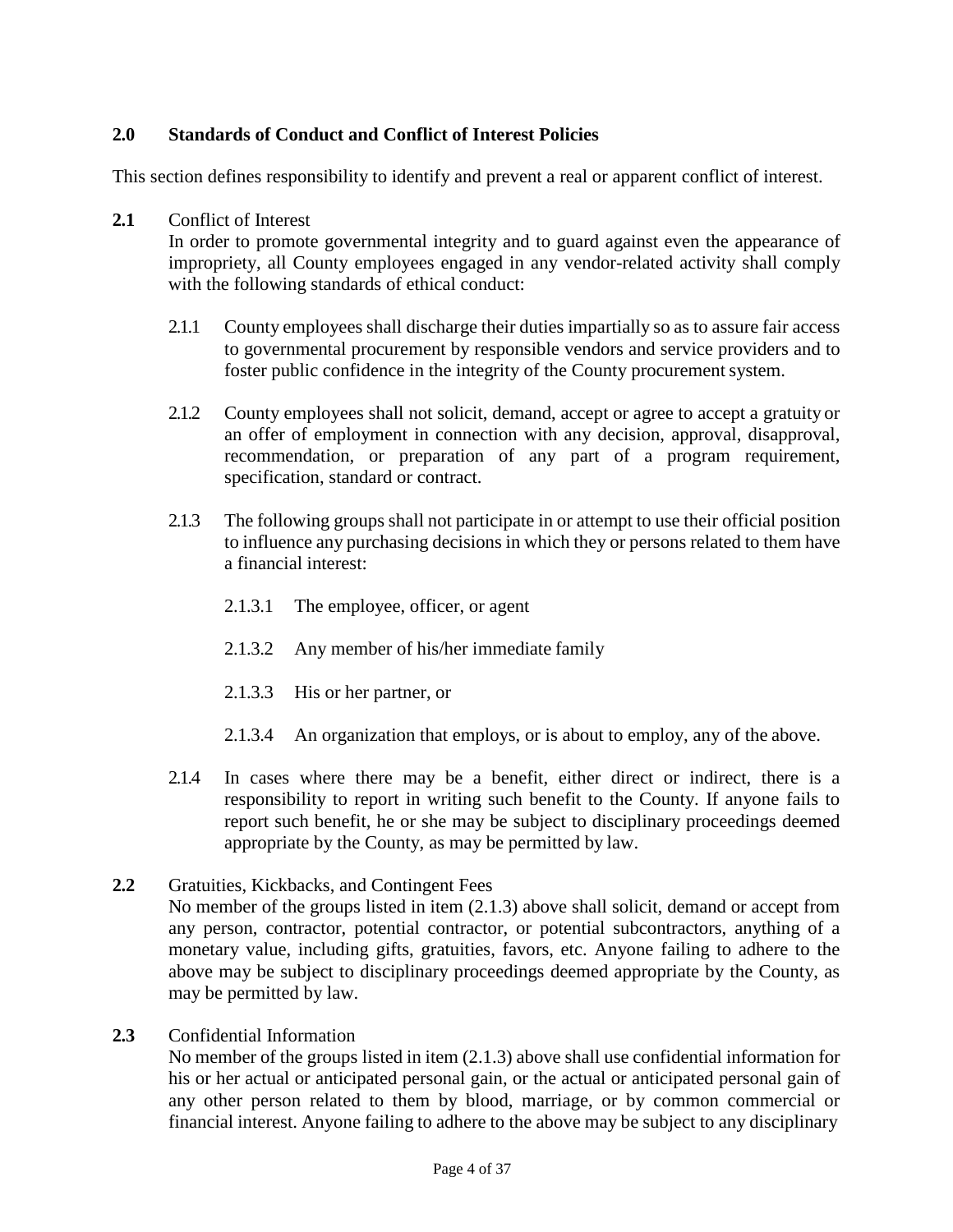proceeding deemed appropriate by the County, including possible dismissal, as may be permitted by law.

**2.4** Organizational Conflict of Interest

Each entity that enters into a contract with the County is required, prior to entering into such contract, to inform the County of any real or apparent organizational conflict of interest. Such organizational conflicts of interest exists when the nature of the work to be performed under a contract may, without some restriction on future activities, result in an unfair competitive advantage to the contractor, or may impact the contractor's objectivity in performing the contract work.

#### <span id="page-4-0"></span>**3.0 Approval of Purchase Orders**

- **3.1** Purchase Order numbers may only be assigned by the Purchasing Department and only following receipt of a completed purchase requisition. The Purchasing Department will review the Purchase Order and all documentation to ensure its completeness and accuracy.
- **3.2** Following the above review, the Purchasing Department will assign the next consecutive Purchase Order number.

#### <span id="page-4-1"></span>**4.0 Written Record of Procurement History**

- **4.1** The Purchasing Department shall maintain records detailing the history of each FTA associated procurement.
- **4.2** These records are placed in a procurement master file and include:
	- 4.2.1 The rationale for the method of procurement shall be documented by completion of the "Method of Procurement Decision Matrix" form included hereto as, **ATTACHMENT A**.
	- 4.2.2 Selection of contract type which shall be documented by completion of the "Method of Procurement Decision Matrix" form included hereto as, **ATTACHMENT A**.
	- 4.2.3 Reasons for contractor selection or rejection; including requirement that contract awards are made only to responsible contractors capable of successfully performing under the terms and conditions of the proposed contract. Items to be considered include contractor integrity, compliance with public policy, record of past performance, and financial and technical resources.
	- 4.2.4 The basis for the contract price.

#### **4.3** Contract file

Where appropriate, the contract file will contain:

4.3.1 Purchase request, acquisition planning information, and other pre-solicitation documents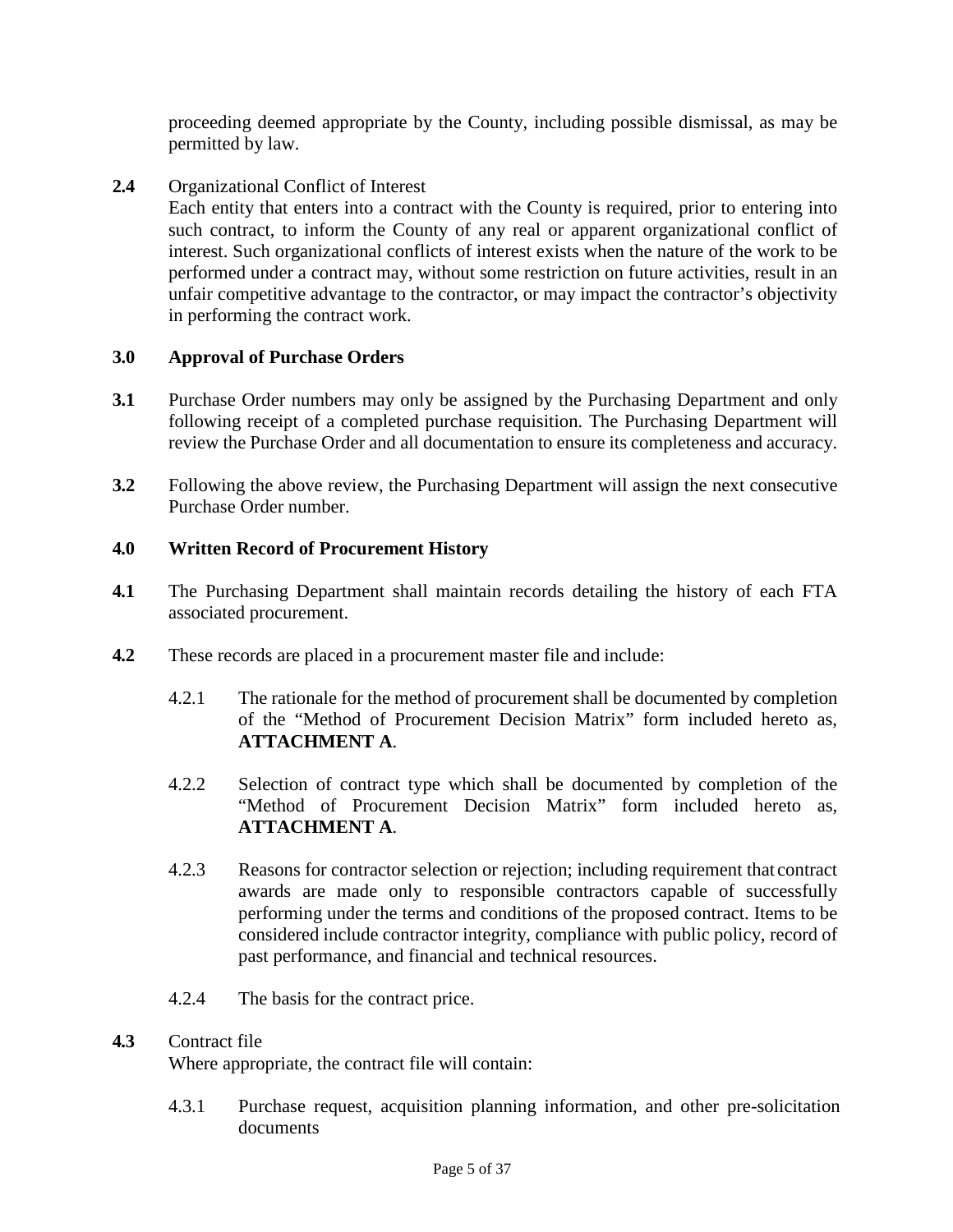- 4.3.2 Required internal approvals for award
- 4.3.3 Rationale for the method of procurement (negotiations, formal advertising)
- 4.3.4 List of sources solicited
- 4.3.5 Independent cost estimate shall be documented by completion of the "Independent Cost Estimate" form included hereto as, **ATTACHMENT B**.
- 4.3.6 Description of work/scope of services
- 4.3.7 Copies of published notices of proposed contract action
- 4.3.8 Copy of the solicitation, all addenda, and all amendments
- 4.3.9 Liquidated damages determination
- 4.3.10 A bid tabulation
- 4.3.11 Contractor's contingent fee representation and other certifications and representations if applicable
- 4.3.12 Source selection documentation if applicable
- 4.3.13 Contracting Officer's determination of contractor responsiveness and responsibility
- 4.3.14 Cost or pricing data shall be documented by completion of either the "Cost Analysis" form or the "Price Analysis" form included hereto as, **ATTACHMENT C** or **ATTACHMENT D**, respectively.
- 4.3.15 Determination that price is fair and reasonable including an analysis of the cost and price data
- 4.3.16 Purchase Requisition indicating availability of funding
- 4.3.17 Notice of award/Notice to unsuccessful bidders or offerors
- 4.3.18 Record of any protest
- 4.3.19 Bid, Performance, Payment, or other bond documents, and notices to sureties
- 4.3.20 Required insurance documents
- 4.3.21 Notice to proceed
- 4.3.22 Executed contract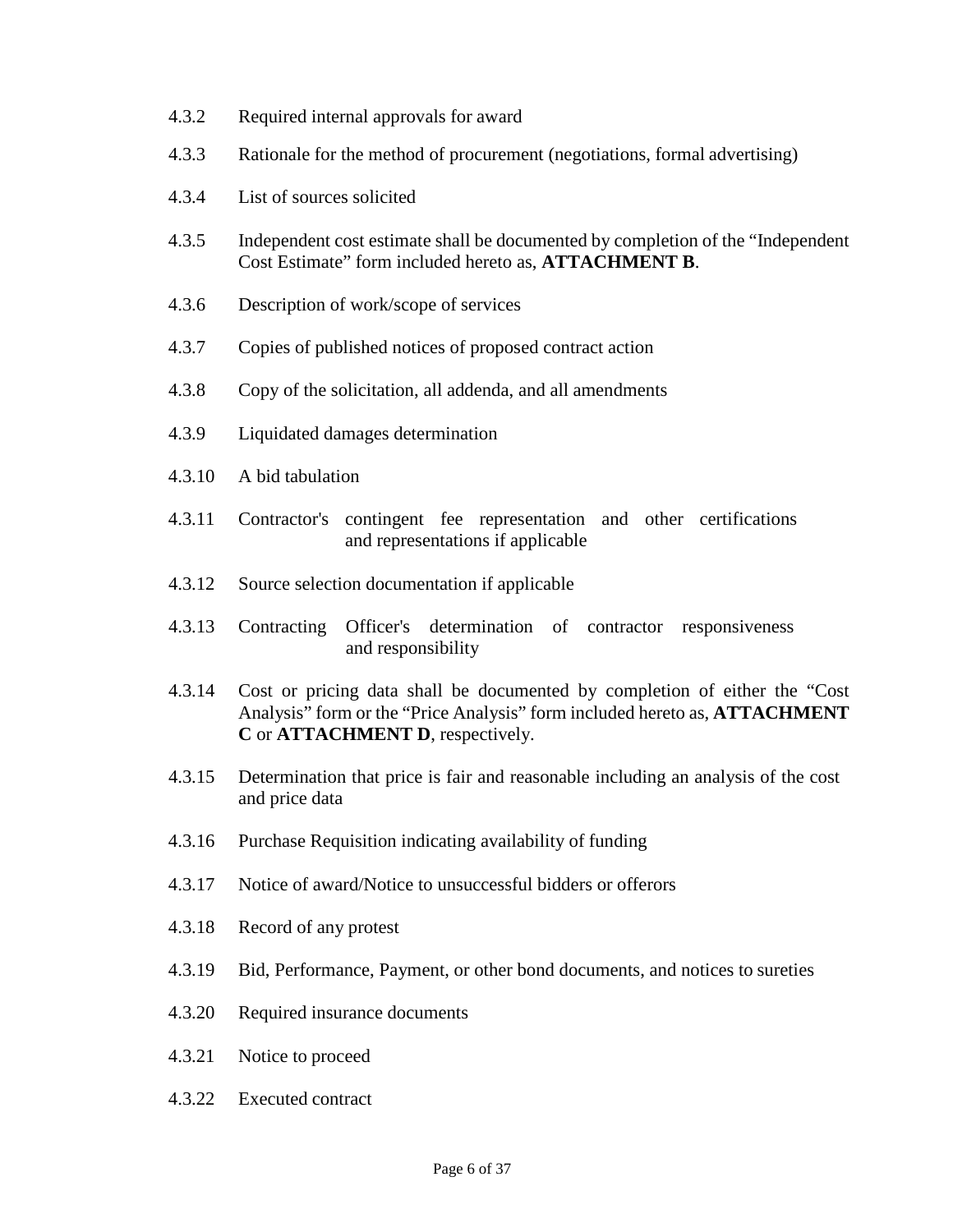- 4.3.23 Bond-related documents
- 4.3.24 Insurance documentation
- 4.3.25 Post-award correspondence
- 4.3.26 Approvals or disapprovals of waivers and deviations

#### <span id="page-6-0"></span>**5.0 Written Procurement Selection Procedures**

**5.1** The Purchasing Department shall use written selection procedures for procurement transactions as follows:

Solicitations shall include a clear and accurate description of the technical requirements for the material, product, or service to be procured. Such description shall not contain features that unduly restrict competition. The description may include a statement of the qualitative nature of the material, product, or service to be procured and when necessary, shall set forth those minimum essential characteristics and standards to which it must conform if it is to satisfy its intended use.

- **5.2** When it is impractical or uneconomical to make a clear and accurate description of the technical requirements, a "brand name or equal" description may be used as a means to define the performance or other salient characteristics of procurement. The specific features of the named brand which must be met by offerors shall be clearly stated.
- **5.3** Identify all requirements that offerors must fulfill and all other factors to be used in evaluating bids or proposals.
- **5.4** Bids/Proposals are evaluated by the Purchasing Department to identify the lowest, responsive, and responsible bidder or most advantageous proposer who provides the best value. Contract awards will then be made by the Purchasing Department or Commissioners Court pursuant to their legal authority.
- **5.5** Solicitations will prohibit imposing unreasonable business requirements or unnecessary experience requirements for bidders or offerors.
- **5.6** Solicitations will not require excessive bonding requirements on third party contracts. Unnecessary performance bonding requirements reduce a prospective bidder's or offeror's capability to bid or offer a proposal on bonded work. Bonding is required on construction contracts.
- **5.7** Prohibits taking any arbitrary action in the procurement process.
- **5.8** Specifying only a "brand name" product without allowing offers of "an equal" product, or allowing "an equal" product without listing the salient characteristics that the "equal" product must meet to be acceptable for an award is prohibited.
- **5.9** Solicitations may not contain features that unduly restrict competition by using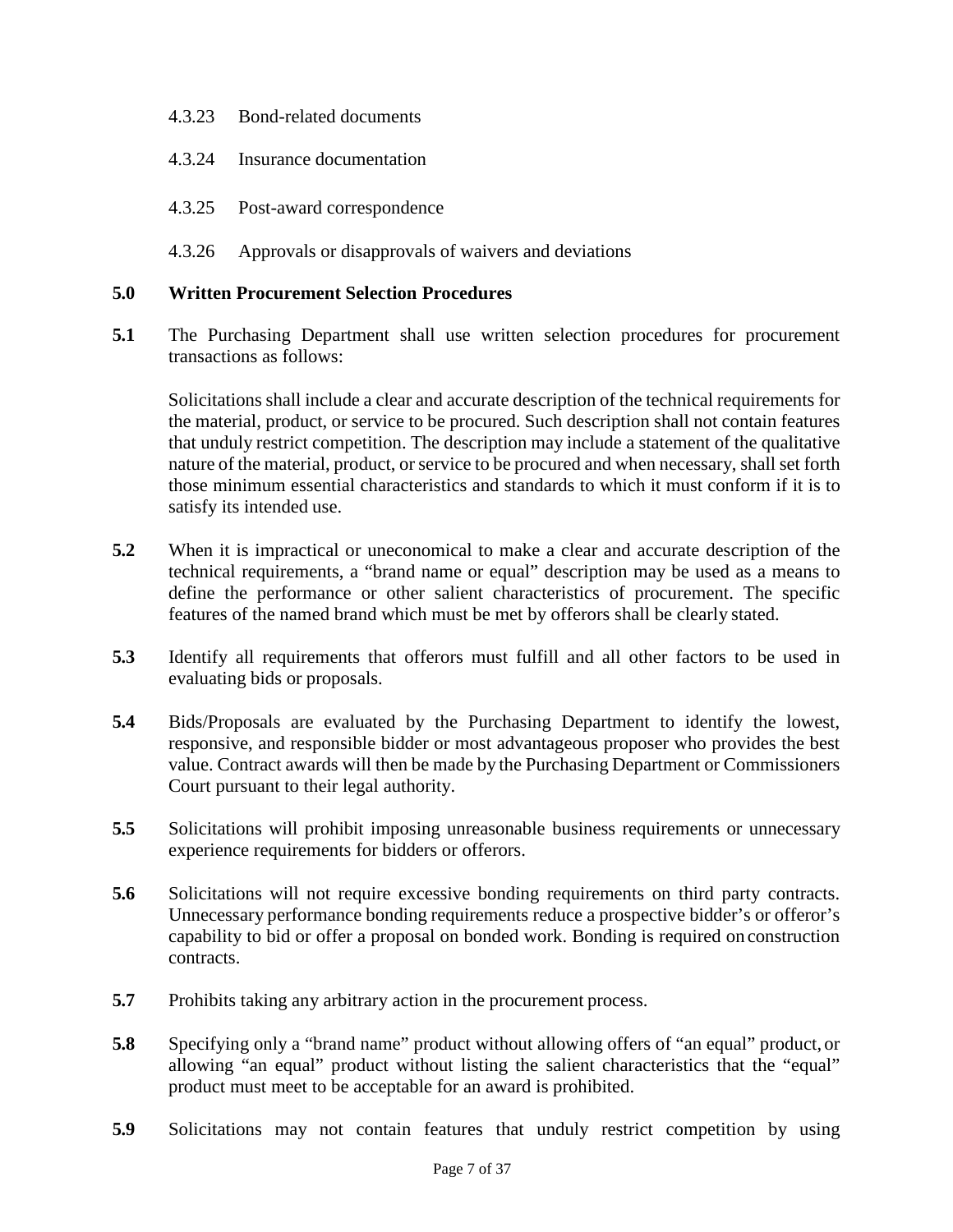exclusionary or discriminatory specifications.

- **5.10** Solicitations and the awarded contract must include a clear and accurate description ofthe technical requirements for the property or services to be acquired in a manner that provides for full and open competition.
- **5.11** Because bids and offers can at times be ambiguous, in its solicitation documents, the County reserves the right to request additional information before making an award. The County also reserves the right to seek clarification from any bidder or offeror about any statement in its bid or proposal that the County finds ambiguous.

#### <span id="page-7-0"></span>**6.0 Prequalification of Bidders**

The Purchasing Department shall ensure that all lists of prequalified persons, firms, or products that are used in acquiring goods and services are current and include enough qualified sources to ensure maximum full and open competition. In addition, the Purchasing Department shall not preclude potential bidders from qualifying during the solicitation period, which is from issuance of the solicitation to its closing date.

#### <span id="page-7-1"></span>**7.0 Debarment and Suspension**

Non-procurement Suspension and Debarment apply to each third-party contract at any tier of \$25,000 or more, to each third party contract at any tier for a federally required audit (irrespective of the contract amount), and to each third party contract at any tier that must be approved by an FTA official irrespective of the contract amount. The County must apply debarment and suspension requirements to itself and each third party.

- **7.1** Excluded Parties List System is now a part of the System for Awards Management (SAM), is an electronic, web-based system that identifies those parties excluded from receiving Federal contracts, certain subcontracts, and certain types of Federal financial and nonfinancial assistance and benefits.
- **7.2** Documentation from the site, [www.sam.gov v](http://www.sam.gov/)erifying contractor is not on the Exclude d Parties List System is required in the contract file.

#### <span id="page-7-2"></span>**8.0 Geographic Preferences**

The Purchasing Department shall conduct procurements in a manner that prohibits the use of statutory or administratively imposed in-State or local geographical preferences in the evaluation of bids or proposals, except in those cases where applicable Federal statutes expressly mandateor encourage geographic preference. This does not preempt State licensing laws. However, geographic location may be a selection criterion in procurements for architectural and engineering (A&E) services, provided its application leaves an appropriate number of qualified firms, given the nature and size of the project, to compete for the contract.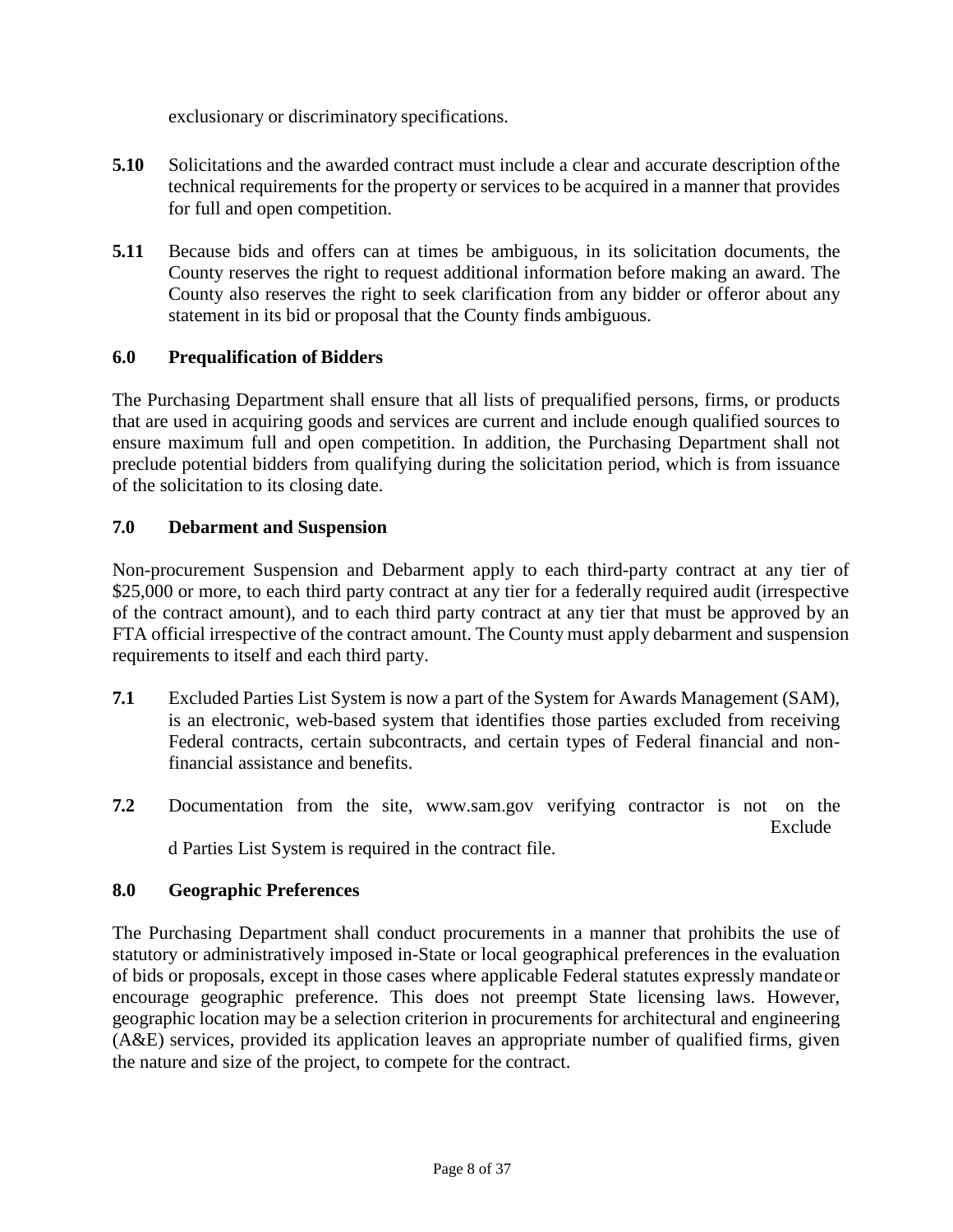#### <span id="page-8-0"></span>**9.0 Competitive Awards**

- **9.1** Procurement by Micro-purchases. Micro-purchases are purchases of goods and services for amounts less than \$10,000. Procurements cannot be divided or reduced to meet or come within a Micro-purchase limit. A micro-purchase price must be fair and reasonable with documented description of how this determination was made and distributed equitably among qualified suppliers. If permitted by state or local law, micro-purchases forproperty or services valued at \$10,000 or less can be used without obtaining competitive quotes. These purchases are exempt from FTA's Buy America requirements. Davis-Bacon prevailing wage requirements, apply to construction contracts exceeding \$2,000, even though the micro-purchase procedures are utilized.
- **9.2** Procurement by Small Purchase Procedures. Small purchases are purchases of goods and services for amounts greater than \$10,000 and less than \$50,000. A price or quote must be obtained from an adequate number of qualified sources. Small purchases may not be divided or reduced to avoid the additional procurement requirements applicable to larger acquisitions.
- **9.3** Procurement by Sealed Bids/Invitations for Bid. Purchases by sealed bids/invitations for bid shall be made in accordance with the following requirements:
	- 9.3.1 A complete, adequate, precise, and realistic specification orpurchase description is available.
	- 9.3.2 Two or more responsible bidders are willing and able to compete effectively for the business.
	- 9.3.3 The procurement generally lends itself to a firm fixed price contract.
	- 9.3.4 The successful bidder can be selected on the basis of price and those price- related factors listed in the solicitation including, but not limited to, transportationcosts, life cycle costs, and discounts expected to be taken. Apart from responsibility, contractor selection may not be determined on the basis of other factors whose costs cannot be measured at the time of award.
	- 9.3.5 Discussions with one or more bidders after bids have been submitted are expected to be unnecessary as award of the contract will be made based on price and pricerelated factors alone.
	- 9.3.6 The invitation for bids is publicly advertised.
	- 9.3.7 Bids are solicited from an adequate number of known suppliers.
	- 9.3.8 The invitation for bids, including any specifications and pertinent attachments, describes the property or services sought in sufficient detail that a prospective bidder will be able to submit a proper bid.
	- 9.3.9 Bidders are allowed sufficient time to prepare bids before the date of bid opening.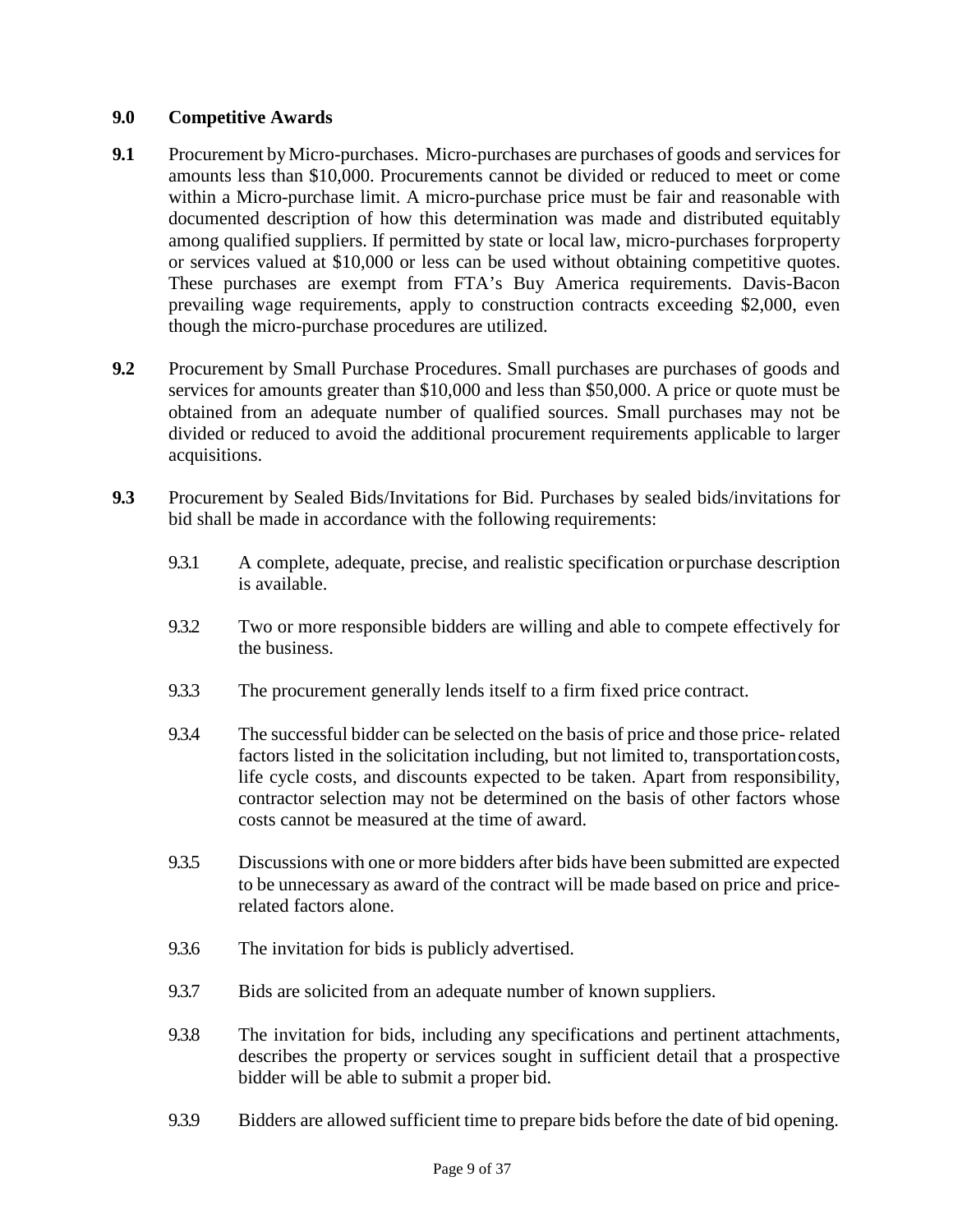- 9.3.10 All bids are publicly opened at the time and place prescribed in the invitation for bids
- 9.3.11 A firm fixed price contract is usually awarded in writing to the lowest responsive and responsible bidder, but a fixed price incentive contract or inclusion of an economic price adjustment provision can sometimes be appropriate. When specified in the bidding documents, factors such as transportation costs and life cycle costs affect the determination of the lowest bid; payment discounts are used to determine the low bid only when prior experience indicates that such discounts are typically taken.
- 9.3.12 Any or all bids may be rejected if there is a sound, documented business reason.
- **9.4** Procurement by Competitive Proposal/Requests for Proposal. Procurements by competitive proposal/requests for proposal shall be made in accordance with the following requirements:
	- 9.4.1 The request for proposals is publicly advertised.
	- 9.4.2 All evaluation factors and their relative importance are specified in the solicitation; but numerical or percentage ratings or weights need not be disclosed.
	- 9.4.3 Proposals are solicited from an adequate number of qualified sources.
	- 9.4.4 A specific method is established and used to conduct technical evaluations o f the proposals received and to determine the most qualified offeror.
	- 9.4.5 An award is made to the responsible offeror whose proposal is most advantageous to the recipient's program with price and other factors considered.
- **9.5** Procurement of Architectural and Engineering Services. Procurements of architectural and engineering services shall be made in accordance with the following requirements.
	- 9.5.1 Requires the use of the qualifications-based procurement procedures contained in the "Brooks Act," 40 U.S.C. Sections 1101 through 1104, to acquire A&E services, program management, construction management, feasibility studies, preliminary engineering, design, architectural, engineering, surveying, mapping and related services. The nature of the work to be performed and itsrelationship to construction, determine whether qualifications-based procurement procedures may be used as described below.
		- 9.5.1.1 Qualifications-based procurement procedures must be used for A&E services, and other services listed in 49 U.S.C. Section 5325(b)(1) that are directly in support of, directly connected to, directly related to, or lead to construction, alteration, or repair of real property.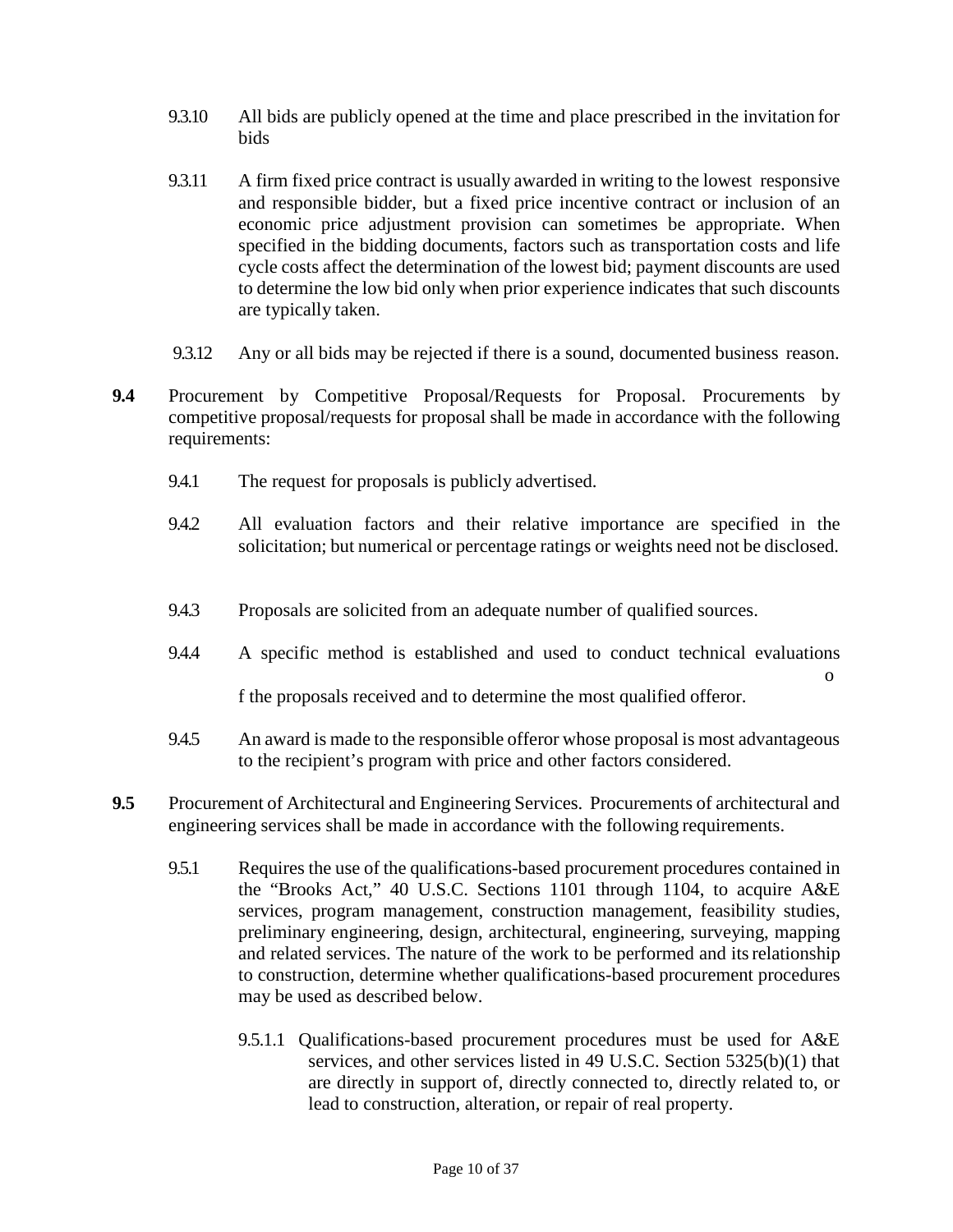- 9.5.2 An offeror's qualifications are evaluated to determine contract award.
- 9.5.3 Price is excluded as an evaluation factor.
- 9.5.4 Negotiations are first conducted with only the most qualified offeror.
- 9.5.5 Only after failing to agree on a fair and reasonable price may negotiations be conducted with the next most qualified offeror. Then, if necessary, negotiations with successive offerors in descending order may be conducted until contract award can be made to the offeror whose price the recipient believes is fair and reasonable.
- 9.5.6 To the extent that a State has, before August 10, 2005, adopted by law, an equivalent State qualifications-based-procurement requirement for acquiring architectural, engineering, and design services, State procedures, rather than Federal "Brooks Act" procedures (40 U.S.C. Sections 1101 through 1104), may be used.
- **9.6** Procurement of Design-Bid-Build. Procurements of design-bid-build services shall be made in accordance with the following requirements:
	- 9.6.1 The design-bid-build procurement method requires separate contracts for design services and for construction.
		- 9.6.1.1 For design services, use qualifications-based procurement procedures, in compliance with applicable Federal, State and local law and regulations.
		- 9.6.1.2 Use competitive procedures for the construction. These may include sealed bidding or competitive negotiation procurement methods, as appropriate.
- **9.7** Procurement of Design Build. Procurements of design build services shall be made in accordance with the following requirements:
	- 9.7.1 The design-build procurement method consists of contracting for design and construction simultaneously with contract award to a single contractor, consortium, joint venture, team, or partnership that will be responsible for both the project's design and construction.
- **9.8** Procurement of Construction Services. Procurements of constructions services shall be made in accordance with the following procedures:
	- 9.8.1 Bonds are required for contracts in excess of \$100,000.
		- 9.8.1.1 A bid guarantee equivalent to 5 percent of the bid price is required. The "bid guarantee" must consist of a firm commitment such as a bid bond, certified check, or other negotiable instrument accompanying a bid to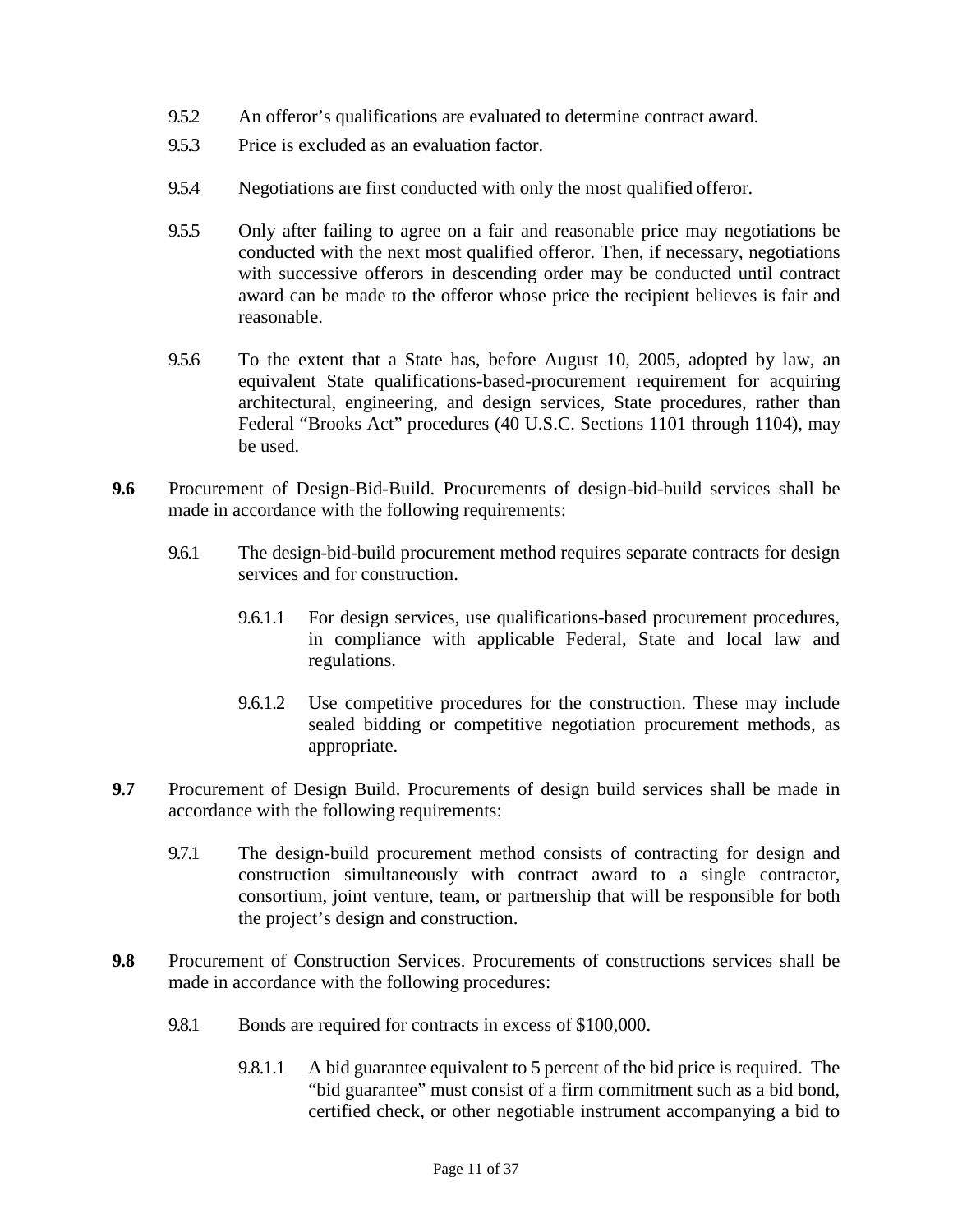ensure that the bidder will honor its bid upon acceptance.

- 9.8.1.2 A "performance bond" for 100 percent of the contract price is obtained to ensure completion of the obligations under the third party contract.
- 9.8.1.3 A standard payment bond for 100 percent of the contract price will ensure that the contractor will pay all people supplying labor and material for the third party contract as required by law.
- 9.8.2 A local bonding policy that meets the following minimums is acceptable:
	- 9.8.2.1 Less Than \$1 Million. Fifty percent of the contract price if the contract price is not more than \$1 million,
	- 9.8.2.2 More Than \$1 Million but Less Than \$5 Million. Forty percent of the contract price if the contract price is more than \$1 million but not more than \$5 million, or
	- 9.8.2.3 More Than \$5 Million. Two and one half million dollars if the contract price is more than \$5 million.
- **9.9** Buy America. Procurement of Steel, Iron or Manufactured products over \$150,000. All iron, steel and manufactured products must be produced in the United States. For steel or manufactured products being procured, the appropriate certificate is required to be dated, completed, signed and submitted by each bidder.
	- 9.9.1 Certificate of Compliance with Section 165(a) of the Surface Transportation Assistance Act of 1982, as amended and the applicable regulations in 49 CFR part 661, or
	- 9.9.2 Certificate of Non-Compliance with Section (a) of the Surface Transportation Act of 1982, as amended, but it may qualify for an exception to the requirement pursuant to section 165 (b) (2) or (b) (4) of the 1982 and regulations in 49 CFR 661.7
- **9.10** Procurement of Buses, other Rolling Stock and associated equipment. Unless a waiver has been granted by FTA or the product is subject to a general waiver, rolling stock must be assembled in the United States and have a 60 percent domestic content. The appropriate certificate as set forth below shall be dated, completed, signed and submitted by each bidder in accordance with the requirement contained in 661.13 (b).
	- 9.10.1 The bidder certifies that it will comply with the requirements of section 165 (b) (3), of the Surface Transportation Assistance Act of 1982, as amended, and the regulations of 49 CFR 661.11, or
	- 9.10.2 The bidder certifies that it cannot comply with the requirements of section 165 (b) (3) of the Surface Transportation Assistance Act of 1982, as amended, but may qualify for an exception to the requirement consistent with section 165 (b)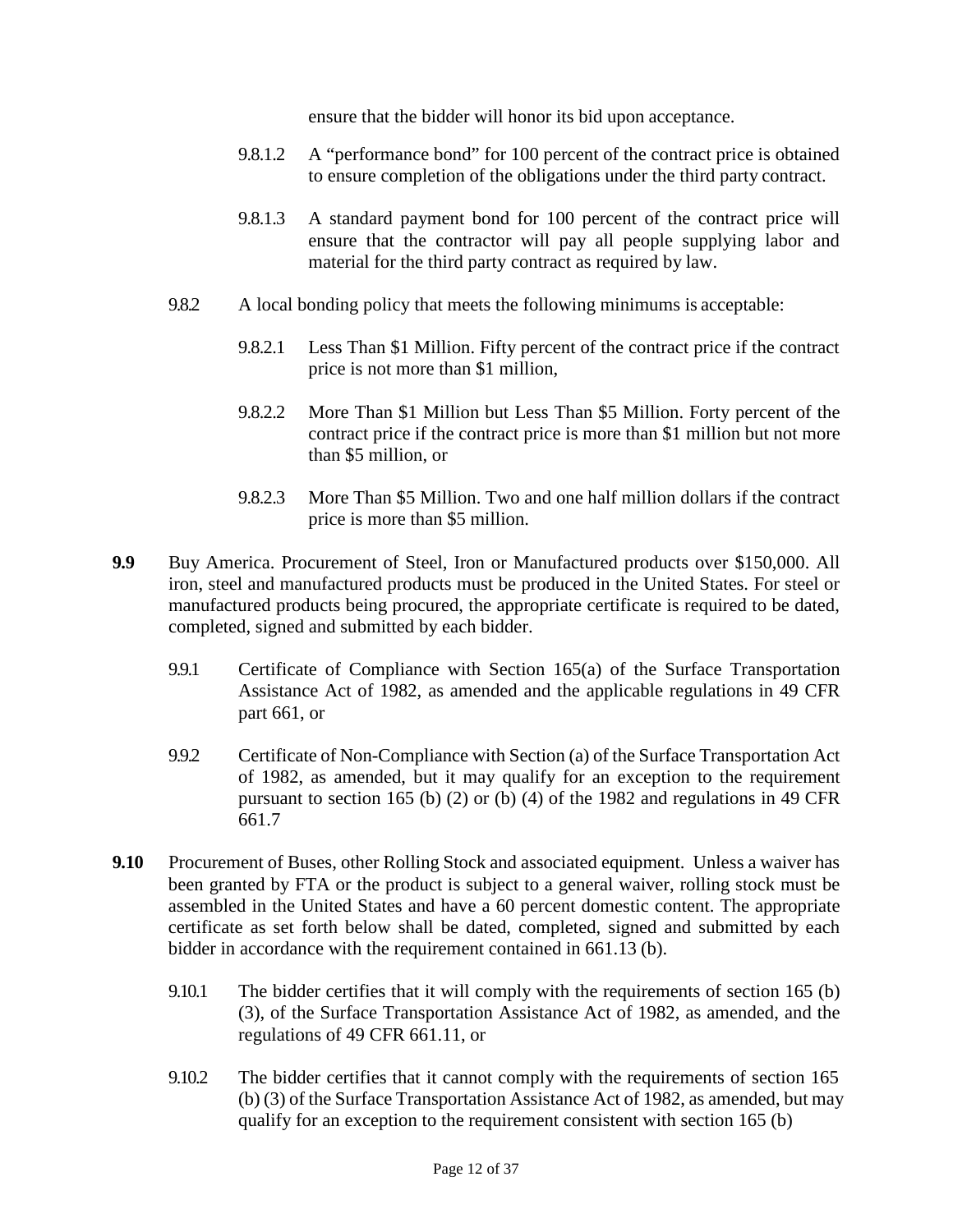(2) or (b) (4) of the Surface Transportation Assistance Act, as amended, and regulations in 49 CFR 661.7.

- 9.10.3 Pre-Award and Post Delivery Audits of Rolling Stock purchases apply to purchases of rolling stock to carry passengers in revenue service. Pre-Awardand Post-Delivery audits as described in Subpart A, B, C, and D of 449 CFR 663 is required.
	- 9.10.3.1 Pre-Awards and Post-Delivery audits will be conducted and maintained on file.
	- 9.10.3.2 Pre-Awards Audits are completed before entering into a formal contract for the purchase of rolling stock.
		- 9.10.3.2.1 Pre-Award Audits include a Buy America certification as described in 663.25.
		- 9.10.3.2.2 A purchaser's requirements certification as described in 663.27.
		- 9.10.3.2.3 Where appropriate, a manufacturer's Federal Motor Vehicle Safety certification information as described in 663.41 or 663.43.
	- 9.10.3.3 Post-Delivery Audits are completed before title to the rolling stock is transferred to purchaser.
		- 9.10.3.3.1 Post-Delivery Audits include a Buy America certification as described in 663.35.
		- 9.10.3.3.2 A Post-Delivery purchaser's requirements certification as described in 663.37.
		- 9.10.3.3.3. Where appropriate, a manufacturer's Federal Motor Vehicle Safety certification information as described in 663.41 or 663.43.
	- 9.10.3.4 Certification of Compliance or Inapplicability of Federal Motor Vehicle Safety Standards.
		- 9.10.3.4.1 A certification shall be kept on file that it was received both at pre-award and post-delivery stage, a copy of the manufacturer's self-certification information that the vehicle complies with relevant Federal Motor Vehicle Safety Standards, or
		- 9.10.3.4.2. A certification shall be kept on file that a copy of the manufacturer's statement that the that the vehicle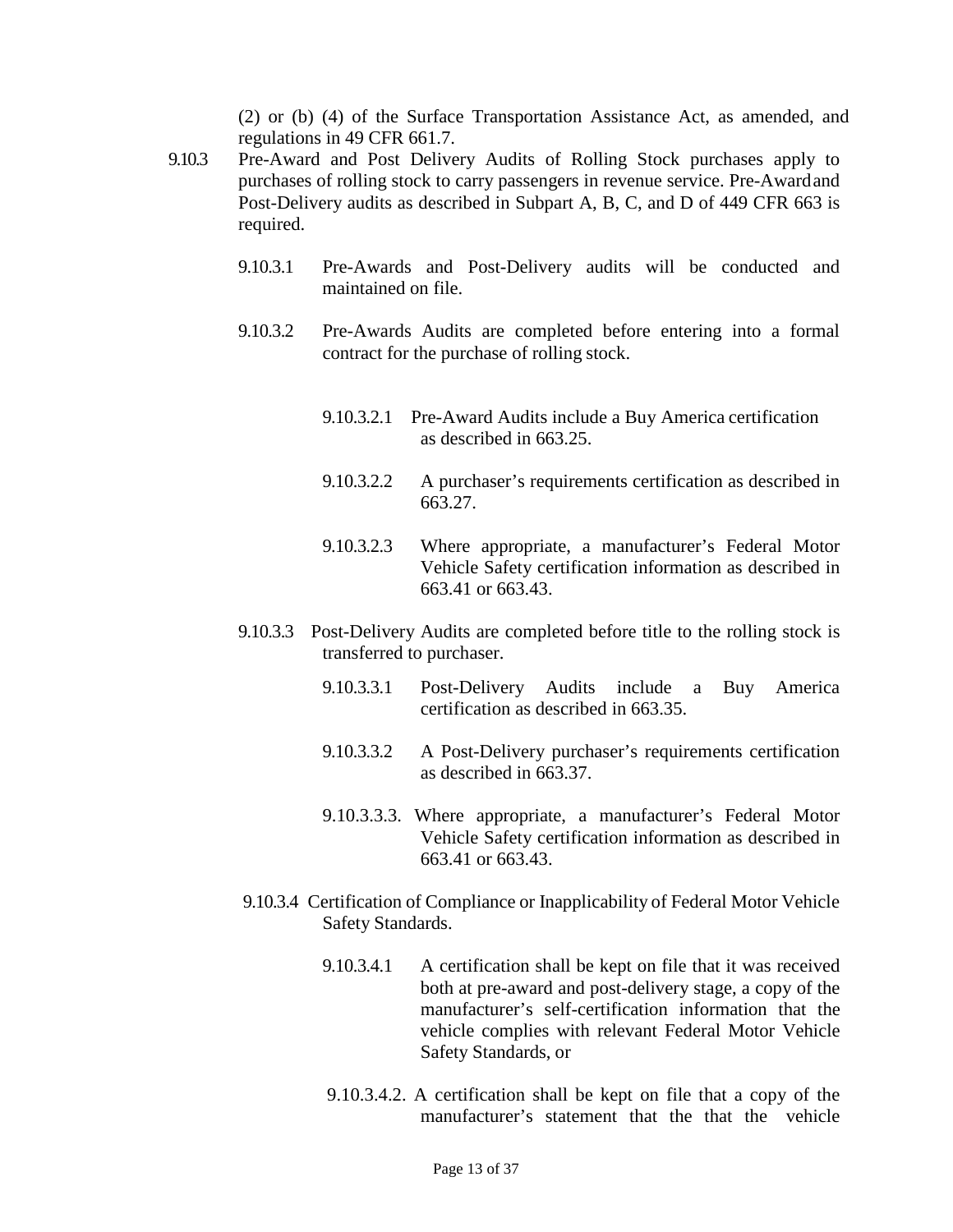purchased is not subject to Federal Motor Vehicle Safety Standards issued by the National Highway Traffic Safety Administration.

- **9.11** Revenue Contracts. A revenue contract is a contract whereby access is provided to public transportation assets for the primary purpose of either producing revenues in connection with an activity related to public transportation, or creating business opportunities with the use of FTA assisted property. Broad latitude in determining the extent and type of competition appropriate for a particular revenue contract is allowed. To ensure fair and equal access to FTA-assisted property and to maximize revenue derived from such property, revenue contracting shall be conducted as follows:
	- 9.11.1 Limited Contract Opportunities. If there are several potential competitors for a limited opportunity (such as advertising space on the side of a bus), then a competitive process to permit interested parties an equal chance to obtain that limited opportunity will be provided.
	- 9.11.2 Open Contract Opportunities. If, one party seeks access to a public transportation asset (such as a utility that might seek cable access in a subway system), and the County is willing and able to provide contracts or licenses to other parties similarly situated (since there is room for a substantial number of such cables without interfering with transit operations), then competition would not be necessary because the opportunity to obtain contracts or licenses is open to all similar parties.
- **9.12** Interlocal Agreements. To foster greater economy and efficiency and in accordance with efforts to promote cost-effective use of shared services across the federal government, Harris County may opt to enter into state and local interlocal agreements or intergovernmental agreements, where appropriate, for procurement or use of common or shared goods and services, provided the following conditions are met:
	- i. The agreement provides for greater economy and efficiency and results in cost savings. Before utilizing an interagency agreement for procurement, the County shall compare the cost and availability of the identified supplies or services on the open market with the cost of purchasing them through another unit of government to determine if it is the most economical and efficient method;
	- ii. The agreement is used for common supplies and services that are of a routine nature only. In deciding whether it is appropriate for the County to obtain supplies or services through an intergovernmental agreement rather than through a competitive procurement, the nature of the required supplies or services will be a determining factor. Intergovernmental agreements may be used only for the procurement and use of common supplies and services. If services, required by the County, are provided by the State or a locality and are part of that government's normal duties and responsibilities, it is permissible for the County to share the services and cost of staff under an agreement;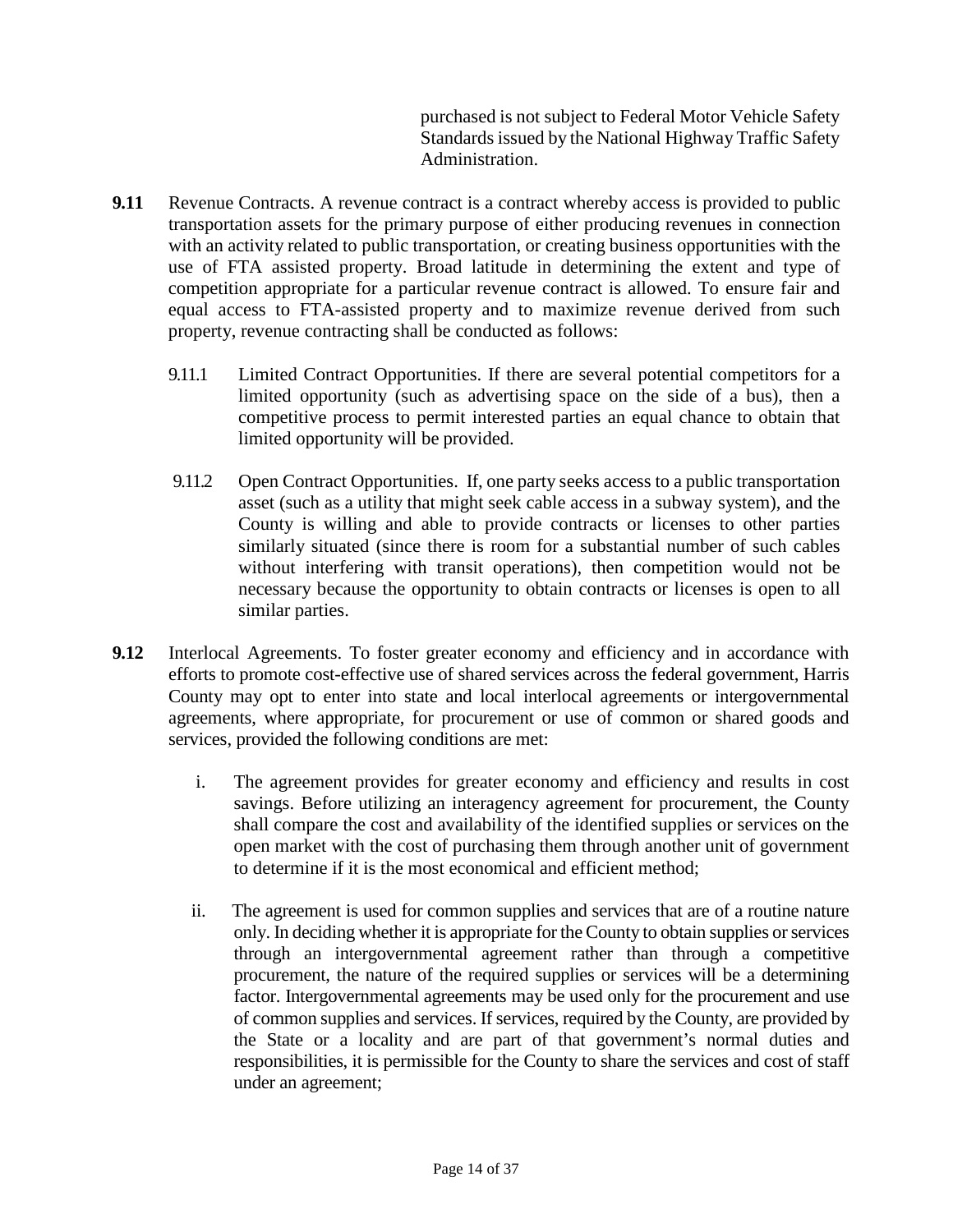- iii. The County shall take steps to ensure that any supplies or services obtained using another agency's contract were purchased in compliance with 2 C.F.R. 200;
- iv. The County's procurement files shall contain a copy of the Interlocal Agreement and documentation showing that cost and availability were evaluated before the agreement was executed, and these factors are reviewed and compared at least annually with those contained in the agreement; and
- v. The agreement shall be between the County and a state or local governmental agency.

When using interlocal or cooperative purchasing, the Purchasing Agent is required to effect as much competition as practical for the circumstances and shall ensure compliance pursuant to Texas Local Government Code Sections 271.081-083 and Sections 271.101 – 103, to the extent applicable. The County may not use an interlocal contract and add extra or unrelated goods or services that were not part of the original contract. The County shall review any standard agreements to make sure that all applicable procurement regulations are met and that the County's interests are protected. After entering into an agreement, the County shall compare cost and availability annually to determine if the terms of the agreement continue to pass the tests of economy and efficiency.

#### <span id="page-14-0"></span>**10.0 Non-Competitive Awards (Sole Source Procurement)**

- **10.1** A sole source procurement is a purchase accomplished through solicitation or acceptance of a proposal from only one source; or, if after solicitation of a number of sources competition is determined inadequate. A sole source purchase must be documented as to the reasons why only one supplier is acceptable. This documentation is normally furnished by the originating department and verified by the Purchasing Department, which is responsible for making the final determination on sole source procurements.
- **10.2** The following areas must be considered in sole source determinations:
	- 10.2.1 Contract amendment or change order that is beyond the scope of the original contract is considered sole source procurement and must be justified.
	- 10.2.2 Sole source procurement may be used only when the award of a contract is infeasible under small purchase procedures, sealed bids, or competitive proposals and at least one of the following circumstances applies:
		- 10.2.2.1 The item is available only from a single source;
		- 10.2.2.2 The public exigency or emergency (i.e., a threat to public health, welfare, safety, property or other substantial loss to the County, or a situation requiring immediate action by the County) which will not permit a delay resulting from a competitive solicitation.
		- 10.2.2.3 FTA authorizes noncompetitive negotiations;
		- 10.2.2.4 After solicitation of a number of sources, competition is determined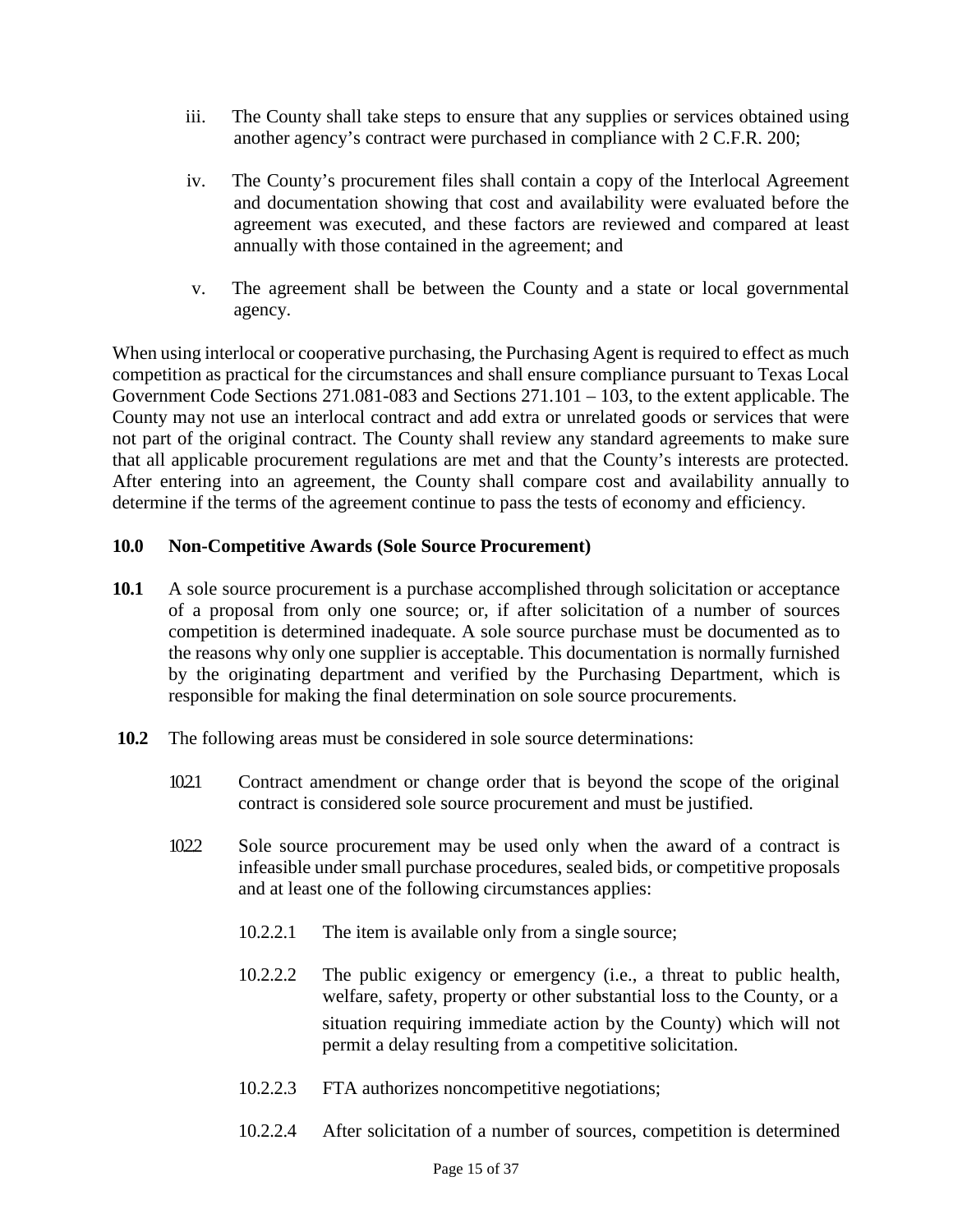inadequate; or

- 10.2.2.5 The item is an associated capital maintenance item as defined in 49 U.S.C. § 5307(a) (1) that is procured directly from the original manufacturer or supplier of the item to be replaced. The Countymust first certify in writing to FTA: (I) that such manufacturer or supplier is the only source for such item; and (ii) that the price of such item is not higher than the price for such item by like customers.
- 10.2.3 A cost analysis, i.e., verifying the proposed cost data, the projection of the data, and the evaluation of the specific elements of costs and profit, is required.
	- 10.2.3.1 Profit. Harris County must negotiate profit as a separated element of the price for each contract in which there is no price competition and in all cases where a cost is analysis is performed. To establish a fair and reasonable profit, consideration must be given to the complexity of the work to be performed, the risk borne by the contractor, the contractor's investment, the amount of subcontracting, the quality of its record of past performance, and industry profit rates in the surrounding geographical area for similar work.
- 10.2.4 The Purchasing Department shall conduct negotiations, as appropriate, as to price, delivery, and terms.

#### <span id="page-15-0"></span>**11.0 Protest Procedures and Disputes**

- **11.1** Filing of Protests: All Protests must be filed and resolved in a manner consistent with the requirements of FTA Circular 4220.1F Third Party Contracting Guidelines and the Harris County Procurement Policies and Procedures Manual. Upon request, the Contract Administrator (for the subject Bid/Proposal) will provide a copy of the aforementioned documents.
- **11.2** Protest Definitions: These definitions shall only apply to Protest Article in either the Instructions to Bidders or Proposers:
	- 11.2.1 Appeal Protestor's written summary describing the basis for appeal, provided to the County when requesting reconsideration of the County's Protest denial.
	- 11.2.2 Interested Party Actual or prospective offeror whose direct economic interest would be affected by the award of a contract or by the failure to award a contract,
	- 11.2.3 Prospective Offerer Any bidder/proposer that has the actual capability and capacity to submit a bid/proposal meeting all the requirements set forth herein.
	- 11.2.4 Protest A succinct written description of the Protestor's objections to the content of the solicitation or the award of a contract.
	- 11.2.5 Protestor An Interested Party that has properly filed a timely protest.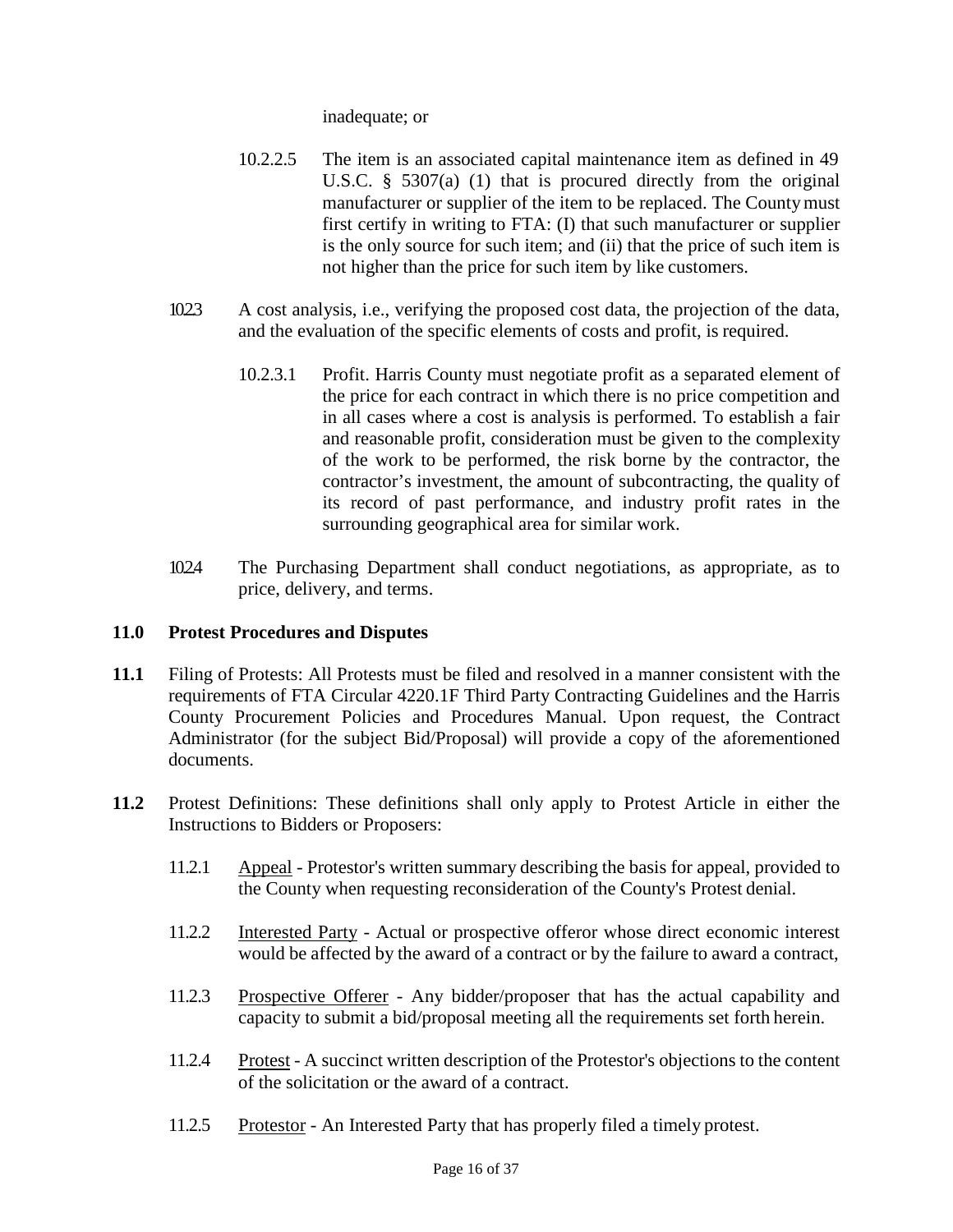- 11.2.6 Timely Filed Protest A written document filed by a Protestor that meets the requirements outlined in PROTEST REQUIREMENTS below, and either the instruction to Bidders or Proposers.
- **11.3** Procedures:
	- 11.3.1 In order for a Protest to be considered properly, the Protestor shall adhere to County's protest procedure by providing a written submission which shall contain at a minimum:
		- 11.3.1.1 Name and address of the Protestor;
		- 11.3.1.2 Its relationship to the procurement sufficient to establish that the protest is being filed by an Interested Party;
		- 11.3.1.3 Written proof that protest has been filed in a timely manner;
		- 11.3.1.4 The specific contract number identified in the Letter of Invitation;
		- 11.3.1.5 The specific staff recommendation, County action, or inaction that is being protested.
		- 11.3.1.6 The provision(s) of the solicitation, regulations, and/or laws upon which the protest is based, (i.e. identification of the technical specifications or item of content in the solicitation);
		- 11.3.1.7 All documentation supporting the allegations in the protest.
		- 11.3.1.8 A statement of the specific relief requested.
	- 11.3.2 If the protest does not comply with any of the preceding requirements, it may not be considered for evaluation and may be returned to the Protestor whosubmitted the written documentation without appropriate substantiating information.
	- 11.3.3 At the Protestor's discretion, a protest may be filed by electronic facsimile (with original copy by express mail) or by any other return receipt means. The County is not responsible for lost or otherwise delayed deliveries. A protest not filed within the time limits herein may be rejected without consideration or evaluation.
	- 11.3.4 To be considered timely, protests concerning the content of a Bid/Proposal, including all attached documents must be filed with the Purchasing Department within ten (10) calendar days after the Purchasing Department first advertises the Bid/Proposal and received not later than 5:00 p.m. (local time) on the tenth day. If the tenth calendar day falls on a weekend or legal holiday, the protest period ends at 5:00 p.m. (local time) the following business day.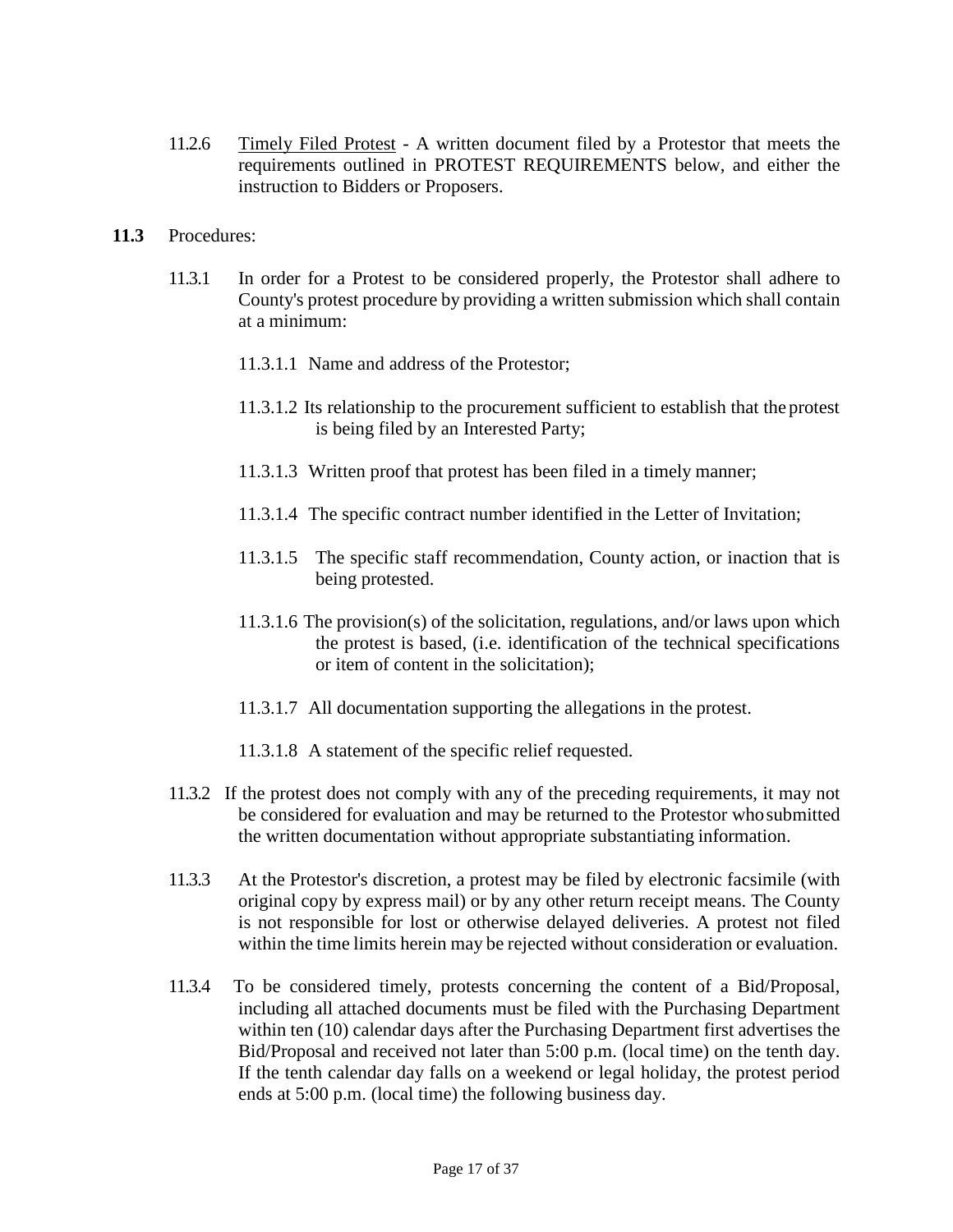- 11.3.5 The Purchasing Department shall issue a written decision on the protest for content prior to opening or submission of proposals.
- 11.3.6 Protests concerning a recommendation for award, on any ground not based upon the content of the Bid/Proposal, must be filed with the Purchasing Department by an Interested Party within fifteen (15) calendar days after the Purchasing Department mails the recommendation for award notice and received not later than 5:00 p.m. (local time). If the fifteenth calendar day falls on a weekend or legal holiday, the Protest period ends at 5:00 p.m. (local time) the following business day.
- 11.3.7 The Purchasing Department will acknowledge only one protest on Bid/Proposal content. Any additional protests must be filed within the designated time after proposal submittal.
- 11.3.8 An appeal to the Commissioners Court concerning a denial to a protest, relating to a recommendation for award solicited by this Bid/Proposal must be filed by an Interested Party within five (5) calendar days after receipt of the denial of the protest.
- 11.3.9 The date of filing must be the date of receipt by the Purchasing Department.
- 11.3.10 All Protests must be filed in writing to: Harris County Purchasing Agent, 1001 Preston, Suite 670, and Houston, Texas 77002. No other location or addressee shall be acceptable.
- 11.3.11 Note: Appeals addressed to the attention of the Harris County Commissioners Court must be delivered to the above address for date and time stamping.
- 11.3.12 The Purchasing Department will respond to each substantive issue raised in all timely filed protests concerning content or contract award. The Purchasing Department shall make a written determination of the protest, within forty-five (45) working days from receipt of Protest. Any decision rendered by the Purchasing Department may be appealed to the Harris County Commissioners Court.
- 11.3.13 The Protestor may withdraw its protest or appeal at any time before the Purchasing Department or Harris County Commissioners Court issues a final decision.

**11.4** Disputes - The County has the responsibility for evaluating and resolving third party contract disputes. If the County intends to request FTA's permission to use Federal assistance to support payments to a third party contractor to settle a dispute, or intends to request increased Federal assistance for that purpose, the following actions are required:

11.4.1 Notify FTA - Provide a list of disputes involving third party contracts and potential third party contracts that have a value exceeding \$100,000, involve a controversial matter, irrespective of amount, or involve a highly publicized matter, irrespective of amount.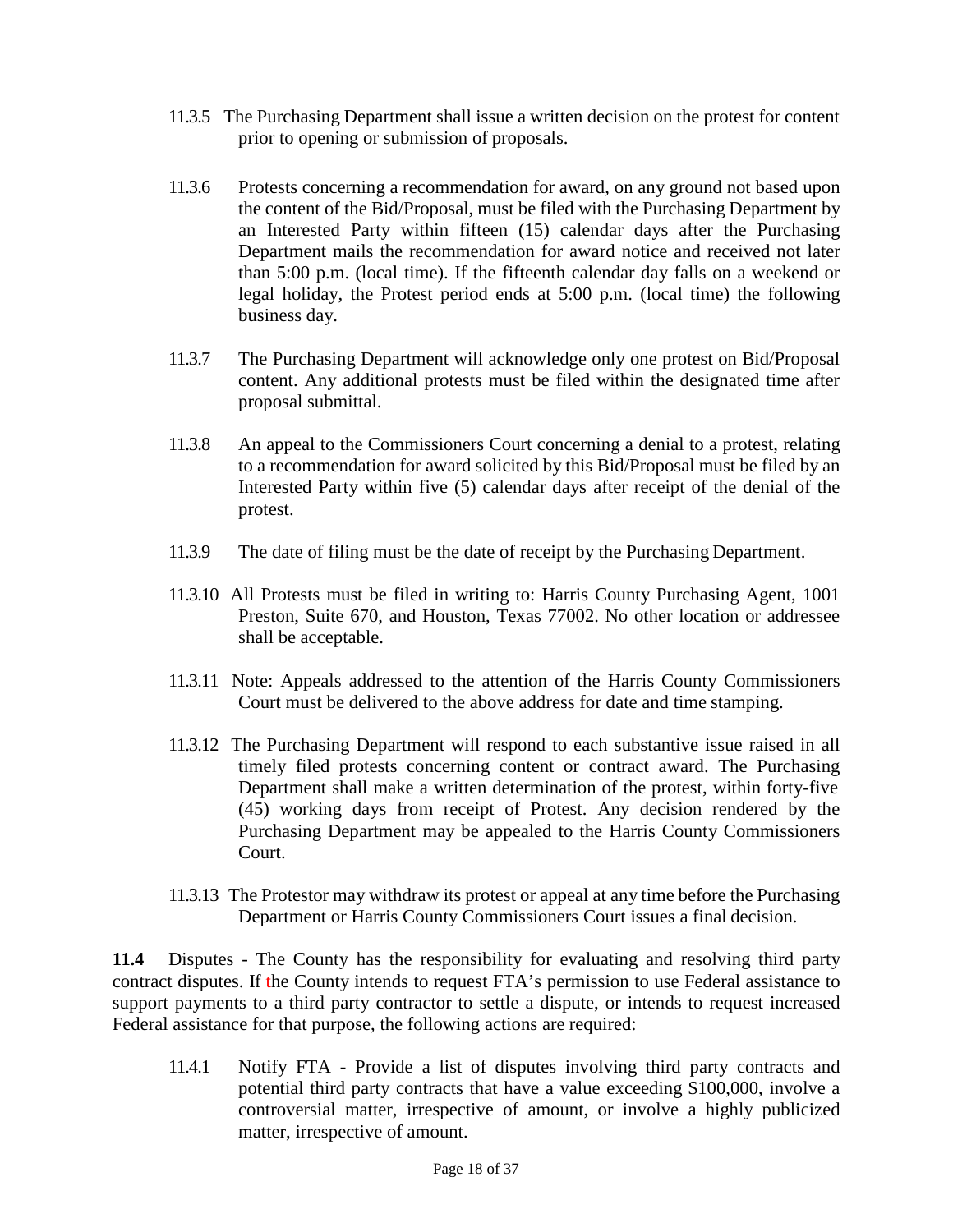Details - Provide a brief description of the dispute, the basis of disagreement, and if open, how far the dispute has proceeded, or if resolved, the agreement or decision reached, and whether an appeal has been taken or is likely to be taken.

- 11.4.2 When and How to Report- Information should be provided in the next quarterly Milestone Progress Report, and at its next Project Management Oversight review, if any.
- 11.4.3 FTA Officials to Notify-Inform the FTA project manager about disputes and about any unusual activity.

#### <span id="page-18-0"></span>**12.0 Federal Contract Clauses**

FTA funded contracts and/or purchase orders must include all applicable federal contract clauses. Not all clauses apply to every contract. The applicability of clauses depends on the size and type of procurement. Harris County shall make the final determination on the applicable clauses and ensure that specific contract documents and language is made a standard part of every solicitation and/or contract with contractors, subcontractors, sub recipients and other governmental agencies.

See **ATTACHMENT E** for a list of applicable Federal contract clauses.

#### <span id="page-18-1"></span>**13.0 Price/Cost Analysis**

- **13.1** In all FTA-funded procurements, a price or cost analysis shall be used to determine the reasonableness of the bid price.
	- 13.1.1 Independent Cost Estimate. An Independent Cost Estimate (ICE) is the estimated cost of a proposed expenditure. An Independent Cost Estimate assists in evaluating the cost reasonableness of a contractor's proposed costs or prices on an objective basis and is a required procedure when conducting procurements that exceed the Simplified Acquisition Threshold.

Before issuing a solicitation, Harris County must develop an Independent Cost Estimate for the products or services to be purchased. If Harris County intends to require a breakdown of estimated costs, the in-house Independent Cost Estimate should be broken down into the various cost elements.

- **13.2** The Purchasing Department may conduct a price analysis in evaluating a bid price.
- **13.3** If a valid price analysis cannot be completed, a cost analysis of the bid price may be conducted.
- **13.4** "Price analysis" is the process of examining and evaluating a prospective price without evaluation of the separate cost elements or proposed profit of the prospective supplier.
- **13.5** "Cost analysis" is the review and analysis of a contractor's cost or pricing data and of the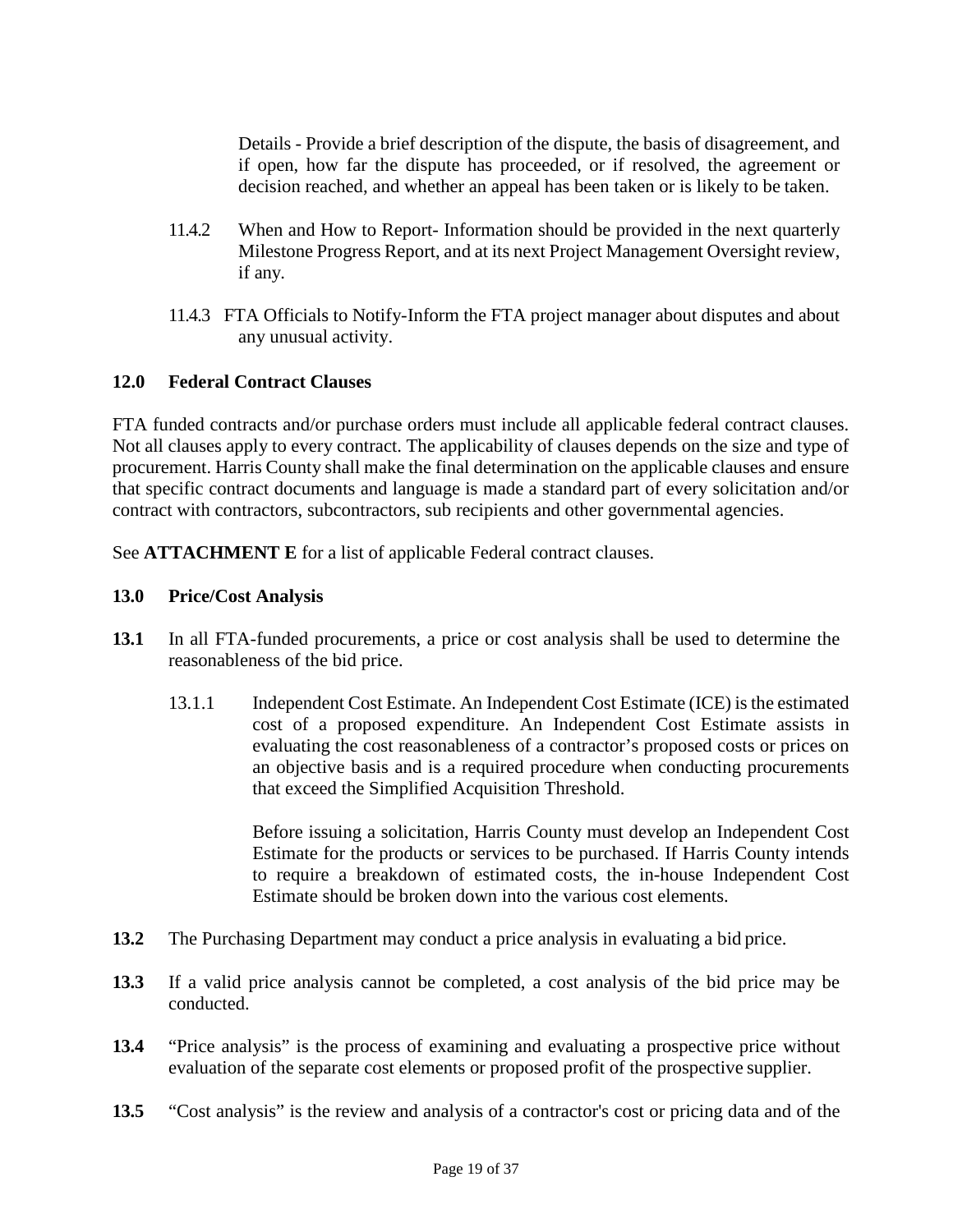factors applied in projection from the data to the estimated costs in order to form an opinion on the degree to which the contractor's proposed costs represent the cost of performance of the contract, assuming reasonable economy and efficiency.

- 13.6 As compared to price analysis, cost analysis involves a more detailed review of the offeror's proposal.
- **13.7** Normally, price analysis may be accomplished through one or more of the following activities:
	- 13.7.1 The comparison of prior quotations and contract prices with current quotations for the same or similar end items (to provide a suitable basis for comparison, appropriate allowances must be made for differences in such factors as specifications, quantities ordered, time for delivery, etc.).
	- 13.7.2 The use of "yardsticks" (such as dollars per pound, per horsepower, or other units) to point out apparent gross inconsistencies that should be subjected to greater pricing inquiry.
	- 13.7.3 The comparison of prices set forth in published price lists issued on a competitive basis, published market prices of commodities, and similar indicators, to the County with discount or rebate arrangements.
	- 13.7.4 The comparison of proposed prices with estimates of cost independently developed by personnel within the County.
	- 13.7.5 The comparison of prices paid by other users (government or commercial) ofthe same or similar items to the proposed prices.
	- 13.7.6 Normally, cost analysis may be accomplished through the following:
		- 13.7.6.1 Verify contractor's cost data.
		- 13.7.6.2 Evaluate specific elements of costs and project these elements to determine the effect on prices of such factors as:
			- The necessity for certain costs;
			- The reasonableness of amounts estimated for the necessary costs;
			- Allowances for contingencies; and
			- The basis used for allocations of particular overhead costs to the proposed contract.
		- 13.7.6.3 When the necessary data is available, compare the contractor's estimated cost with:
			- Actual costs previously incurred by the contractor;
			- The contractor's last prior cost estimate for the same or similar estimates;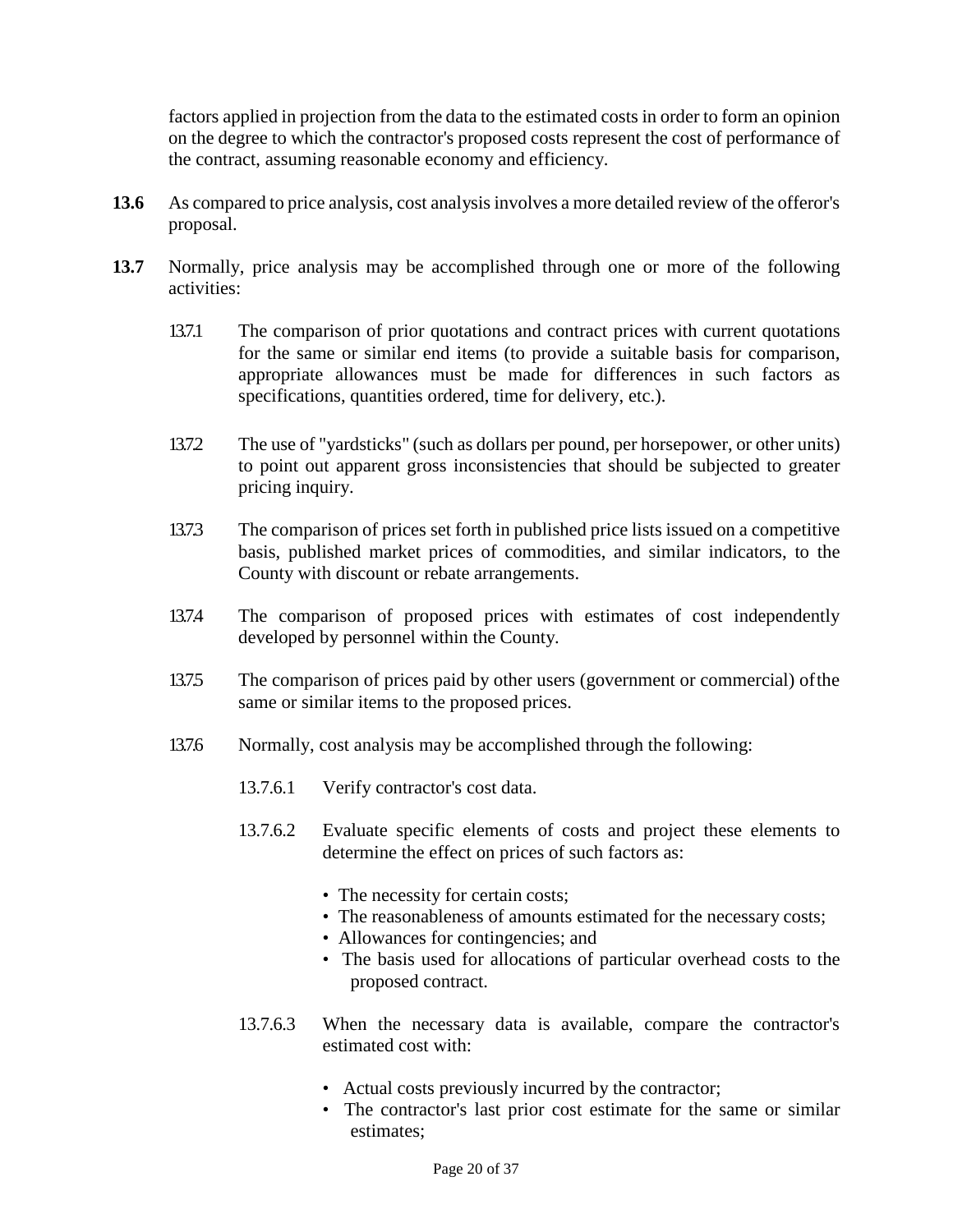- Current cost estimates from other possible sources; and
- Prior estimates or historical costs of other contractors manufacturing the same or similar items.
- 13.7.6.4 Forecasting future trends in costs from historical experience:
	- In periods of either rising or declining costs, an adequate cost analysis must include some evaluation of the trends.
	- In cases involving recently developed, complex equipment, even in periods of relative price stability, trend analysis of basic labor and materials costs should be undertaken.
- 13.7.7 In performing a cost analysis, there are three questions that should be asked in the examination of costs, particularly those in the overhead area:
	- 13.7.7.1 Is the cost allowable in accordance with Federal guidelines?
	- 13.7.7.2 Is the cost allocable to the particular project; and,
	- 13.7.7.3 Is the cost reasonable?
- 13.7.8 If only one bid is received, the sole bidder must cooperate with the County as necessary in order for its bid to be considered for award. A new solicitation of bids may be made if the single bid price appears unreasonable or if no determination is made as to the reasonableness of the single bid.

#### <span id="page-20-0"></span>**14.0 Amendments and Change Orders**

- **14.1** An amendment is any change to a contract, task order, or work order for any professional services including all architectural and engineering services that alters the terms and conditions of the original document. Any change in the scope of a contract that increases the cost of the contract must follow the Sole Source Procurement procedures. Amendments are formal changes that must be approved at the same signature authority level as the original document.
- **14.2** The County shall have the right, based on a clause contained in each contract for construction or the delivery of goods and services, to issue a change order to correct errors, omissions, or discrepancies; to cover acceptable overruns; to expand or reduce the scope of the contract; or to direct other changes in contract execution to meet unforeseen field, regulatory or market conditions. All change orders must be approved in advance in accordance with the value of the change order or the calculated value of the time extension. In addition, the County shall have the unilateral right, based on a clause contained in each contract, to issue an immediate change order and negotiate cost and price for time and materials after the issuance of the change order.
- **14.3** All amendments and change orders shall be submitted to the Purchasing Department by the Project Manager complete with explanations and back up information and, when applicable, a detailed breakdown of charges for review and/or recommendation of approval.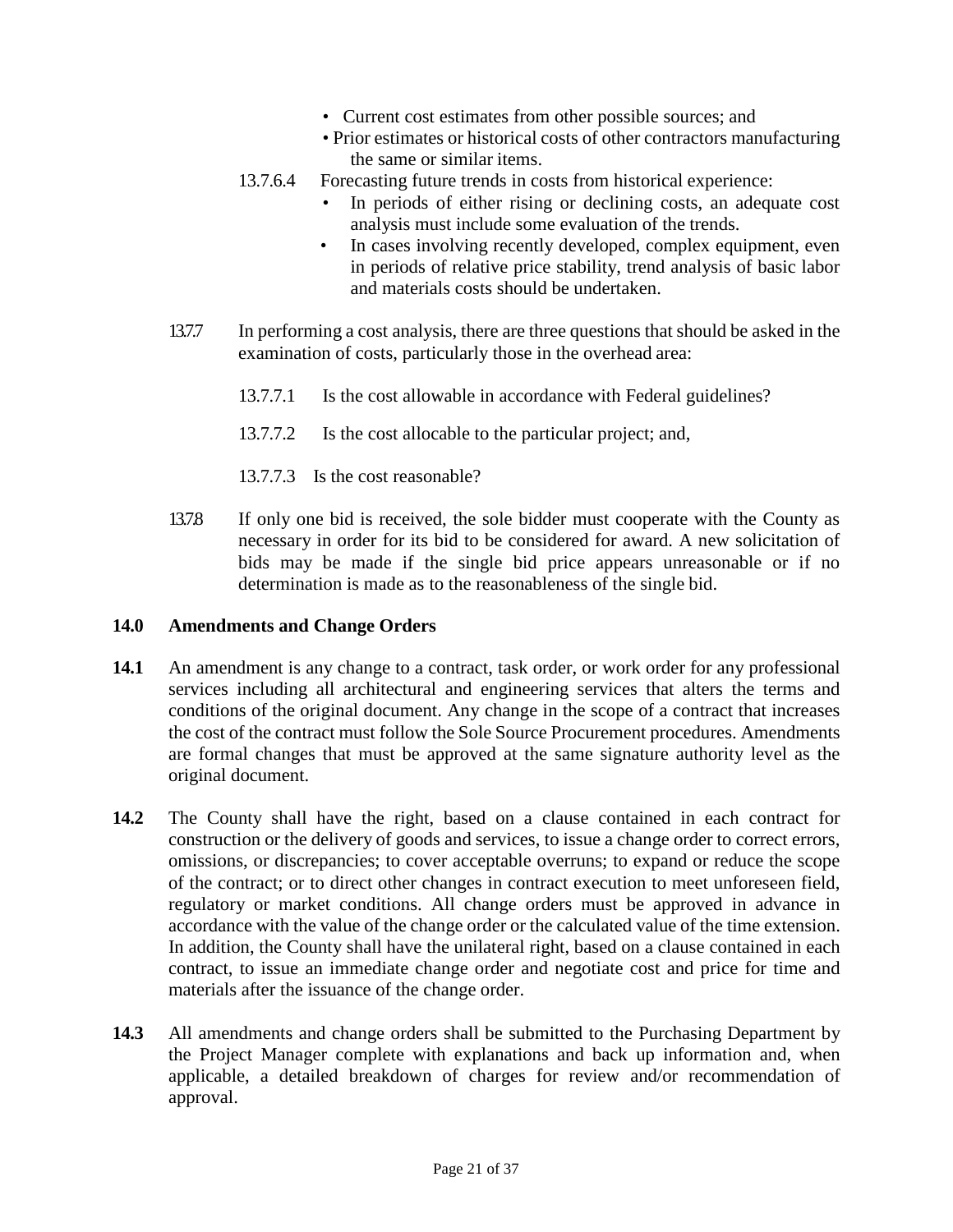- **14.4** The Purchasing Department will verify all amendments and change orders as to the:
	- 14.4.1 Appropriateness of the modification of the contract and whether it is unreasonable to do a separate bid for the item under consideration.
	- 14.4.2 The methods of calculating the amount of the amendment or change order are in conformance with the terms of the contract.
- **14.5** The issuance of change orders for each individual contract shall be handled by the Purchasing Department.

#### <span id="page-21-0"></span>**15.0 Prohibited or Restricted Contract Types**

The following contract types are restricted or prohibited:

- **15.1** Cost Plus a Percentage of Cost Prohibited: The use of the cost plus a percentage of cost method of contracting is expressly prohibited.
- **15.2** Percentage of Construction Cost Prohibited. The use of the percentage of construction cost method of contracting is expressly prohibited.
- **15.3** Time and Materials Restricted. The County shall use time and material type contracts only:
	- 15.3.1 After a determination that no other type of contract is suitable; and
	- 15.3.2 If the contract specifies a ceiling price that the contractor shall not exceedexcept at its own risk.

#### <span id="page-21-1"></span>**16.0 Piggybacking**

"Piggybacking" is an assignment of existing contract rights to purchase supplies, equipment, or services. Piggybacking is permissible when the solicitation document and resultant contract contain an assignability clause that provides for the assignment of all or a portion of the specified deliverables as originally advertised, competed, evaluated, and awarded. If the supplies were solicited, competed and awarded through the use of an indefinite-delivery-indefinite-quantity (IDIQ) contract, then both the solicitation and contract award must contain a minimum and maximum quantity that represent the reasonably foreseeable needs of the party(s) to the solicitation and contract. If two or more parties jointly solicit and award an IDIQ contract, then there must be a total minimum and maximum.

#### <span id="page-21-2"></span>**17.0 Tag-ons**

"Tag-on" is defined as the addition of work (supplies, equipment or services) that is beyond the scope of the original contract that amounts to a cardinal change as generally interpreted in Federal practice by the various Boards of Contract Appeals. "In scope" changes are not tag-ons. The use of tag-ons is prohibited and applies to the original buyer as well as to others.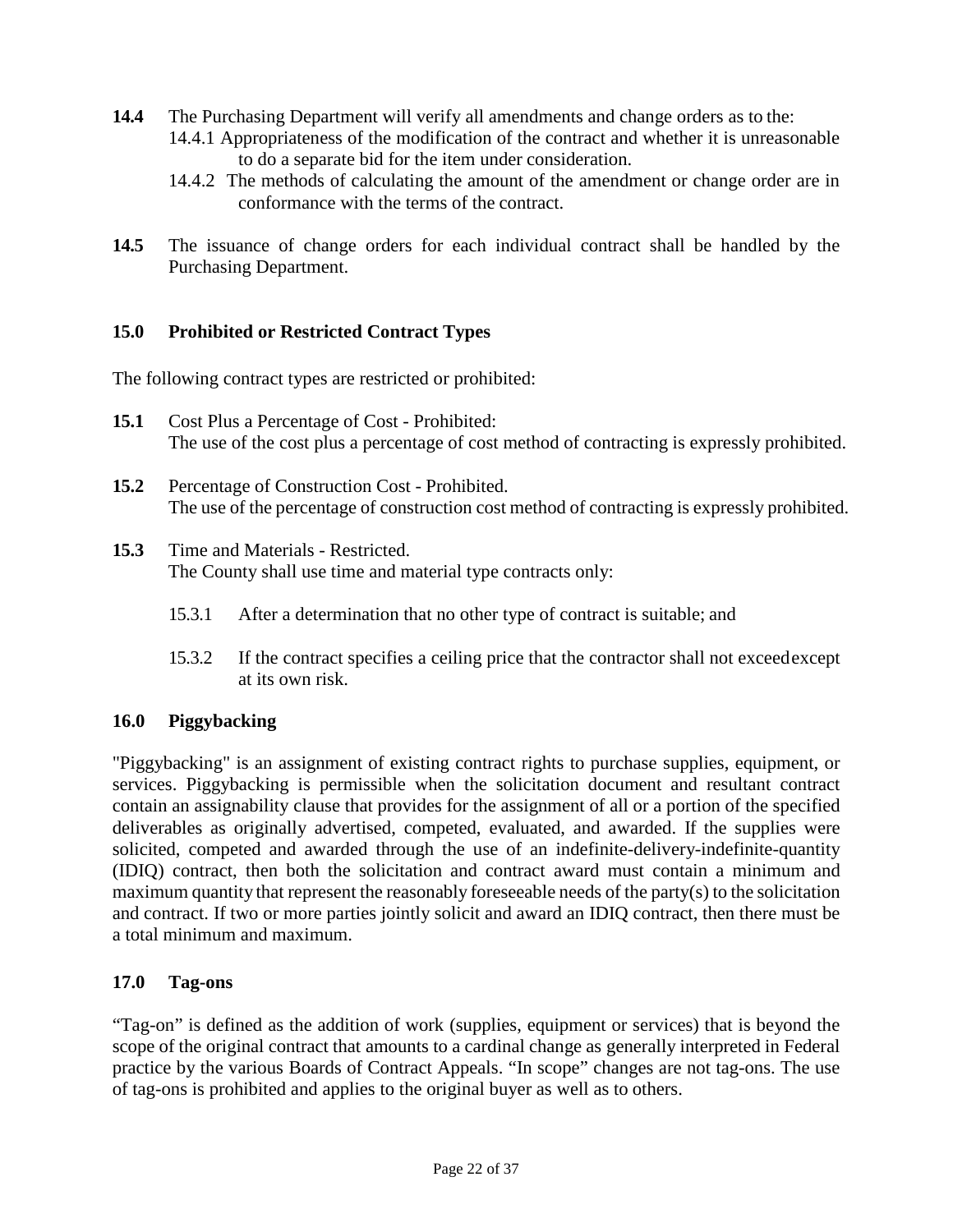#### <span id="page-22-0"></span>**18.0 Options**

The County may include options in contracts. An option is a unilateral right in a contract by which, for a specified time, the County may elect to purchase additional equipment, supplies, or services called for by the contract, or may elect to extend the term of the contract. If the County chooses to use options, the requirements below apply:

**18.1** Evaluation of Options

The option quantities or periods contained in the contractor's bid or offer must be evaluated in order to determine contract award. When options have not been evaluated as part of the award, the exercise of such options will be considered a sole source procurement.

- **18.2** Exercise of Options
	- 18.2.1 The County must ensure that the exercise of an option is in accordance with the terms and conditions of the option stated in the initial contract awarded.
	- 18.2.2 An option may not be exercised unless the County has determined that the option price is better than prices available in the market or that the option is the more advantageous offer at the time the option is exercised.

#### <span id="page-22-1"></span>**19.0 Contract Term Limitation**

The County shall not enter into any contract for rolling stock or replacement parts with a period of performance exceeding five (5) years inclusive of options. All other types of contracts (supply, service, leases of real property, revenue and construction, etc.) will be based on sound business judgment. Length of contractsshall be for not more than the amount of time required to accomplish the purpose of the contract, and will also include consideration for competition, pricing, fairness, and public perception. Once a contract has been awarded, an extension of the contract term length that amounts to an out of scope change will require a sole source justification.

**19.1** Termination - Termination for cause and termination for convenience provisions must be included in contracts exceeding \$10,000.

#### <span id="page-22-2"></span>**20.0 Advance Payments**

The County does not authorize and will not participate in funding payments to a contractor prior to the incurrence of costs by the contractor unless prior written concurrence is obtained from FTA.

#### <span id="page-22-3"></span>**21.0 Progress Payments**

The County may use progress payments provided the following requirements are followed:

**21.1** Progress payments are only made to the contractor for costs incurred in the performance of the contract.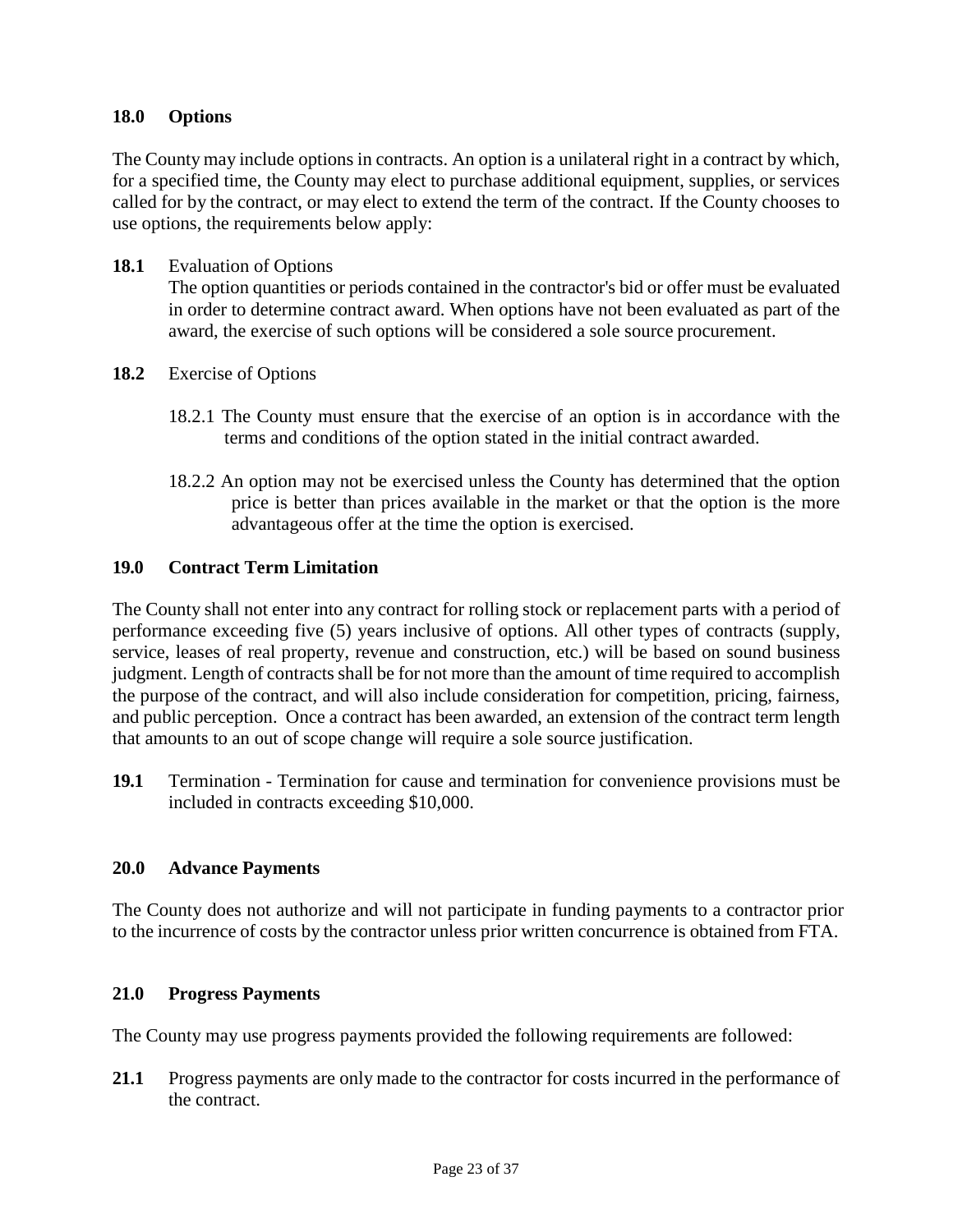**21.2** The County must obtain adequate security for progress payments. Adequate security may include taking title, letter of credit, bonding or equivalent means to protect the FTA's and the County's interests in the progress payment.

#### <span id="page-23-0"></span>**22.0 Liquidated Damages**

The County may use liquidated damages if it may reasonably expect to suffer damages (increased costs on project involved) from late completion and the extent or amount of such damages would be difficult or impossible to determine. In order to obtain liquidated damages, the County must suffer an actual loss. The amount of liquidated damages must be reasonable in light of the loss suffered. The assessment for damages shall be at a specific rate per day for each day of overrun in contract time; and the rate must be specified in the solicitation and contract documents. Any liquidated damages recovered shall be credited to the project account involved unless the FTA permits otherwise.

#### <span id="page-23-1"></span>**23.0 Contracting with Small and Minority Businesses, Women's Business Enterprises and Labor Surplus Area Firms**

- **23. 1** It is the policy of Harris County that Minority and Women Business Enterprises (MBE/WBE) shall have the maximum opportunity to participate in the performance of contracts financed in whole or in part with federal funds. Harris County and its sub recipients and contractors must take all necessary affirmative steps to assure that minority businesses, small businesses, women's business enterprises, historically underutilized businesses, and labor surplus area firms are used when possible. Affirmative steps must include:
	- 23.1.1 Placing qualified small and minority businesses and women's business enterprises on solicitation lists;
	- 23.1.2 Assuring that small and minority businesses, and women's business enterprises are solicited whenever they are potential sources;
	- 23.1.3 Dividing total requirements, when economically feasible, into smaller tasks or quantities to permit maximum participation by small and minority businesses, and women's business enterprises;
	- 23.1.4 Establishing delivery schedules, where the requirement permits, which encourage participation by small and minority businesses, and women's business enterprises;
	- 23.1.5 Using the services and assistance, as appropriate, of such organizations as the Small Business Administration and the Minority Business Development Agency of the Department of Commerce; and
	- 23.1.6 Requiring the prime contractor, if subcontracts are to be let, to take the affirmative steps listed above.

Language supporting equal opportunity shall be included in the solicitation specifications and contract documents, contractor eligibility shall be verified, required documentation shall be secured, and compliance shall be monitored.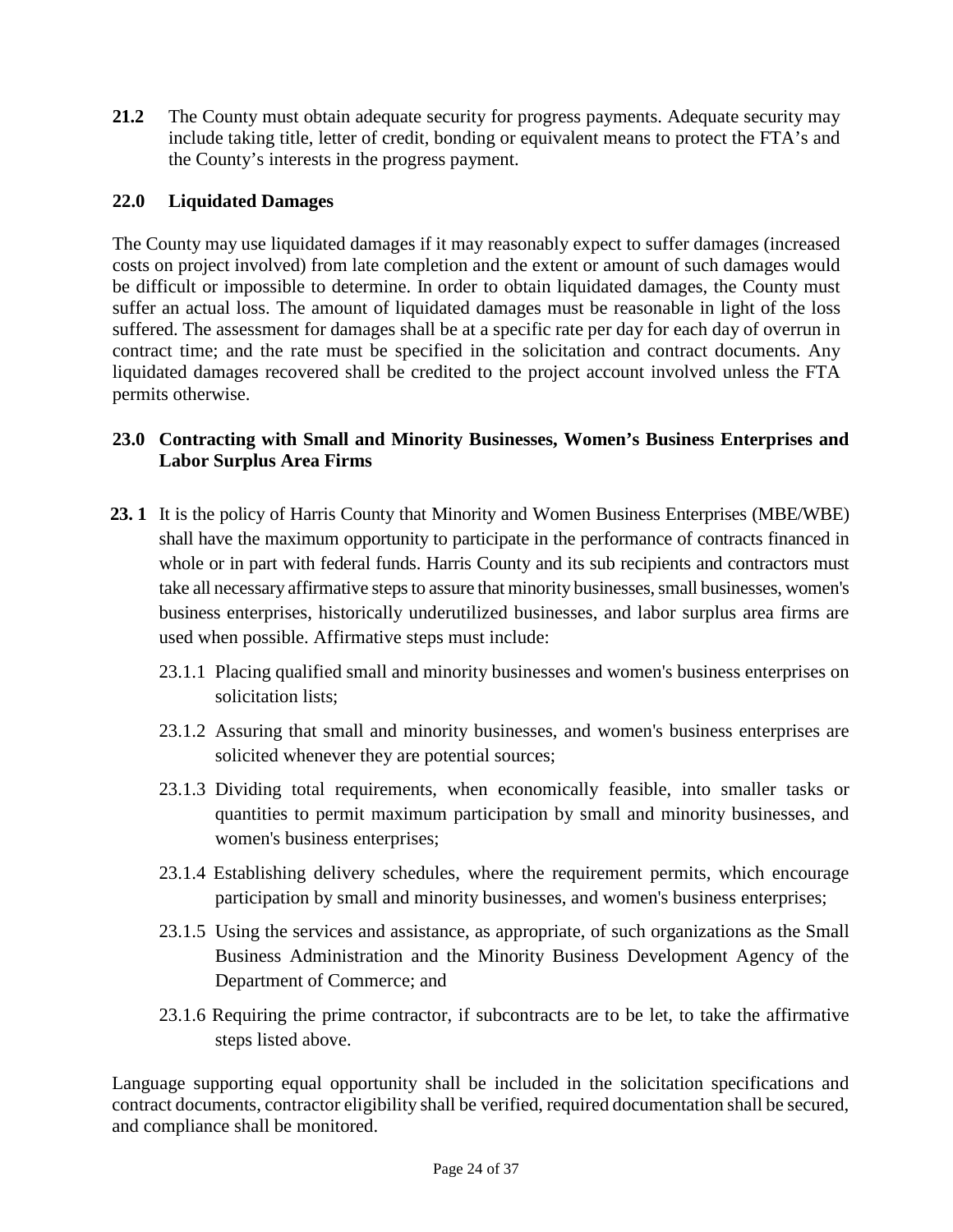#### <span id="page-24-0"></span>**24.0 Disadvantaged Business Enterprise (DBE)**

The County has determined that disadvantaged business enterprises as defined in 49 C.F.R. Part 26 shall have the opportunity to compete fairly for contracts financed in whole or in part with FTA funds. Accordingly, all County procurements funded with FTA funds may include, as appropriate, the use of goals for the procurement of all classes of goods and services.

24.1 The utilization of MBE/WBE goals and DBE goals on the same procurement is a prohibited action for contracts financed in whole or in part with FTA funds. In procurements where a DBE goal has been established, the use of the DBE goal shall supersede the use of Harris County's MBE/WBE goal.

#### <span id="page-24-1"></span>**25.0 Oversight of Sub recipients**

The County is responsible for assuring that each of its sub recipients complies with the applicable requirements and standards of FTA funded procurements, and that each of its sub recipients is aware of the Federal statutory and regulatory requirements that apply to its actions as a sub recipient.

#### <span id="page-24-2"></span>**26.0 Signature Authority**

The following positions have signature authority to authorize requisitions and approve payments of all invoices for the Office of Transit Services:

Director, Harris County Community Services Department Chief Program Officer, Harris County Community Services Department Transit Services Director Transit Services Assistant Director/Deputy Assistant Director Chief Finance Officer/Director of Finance Grant Accounting & Transit Accounting Assistant Director Accounting Supervisor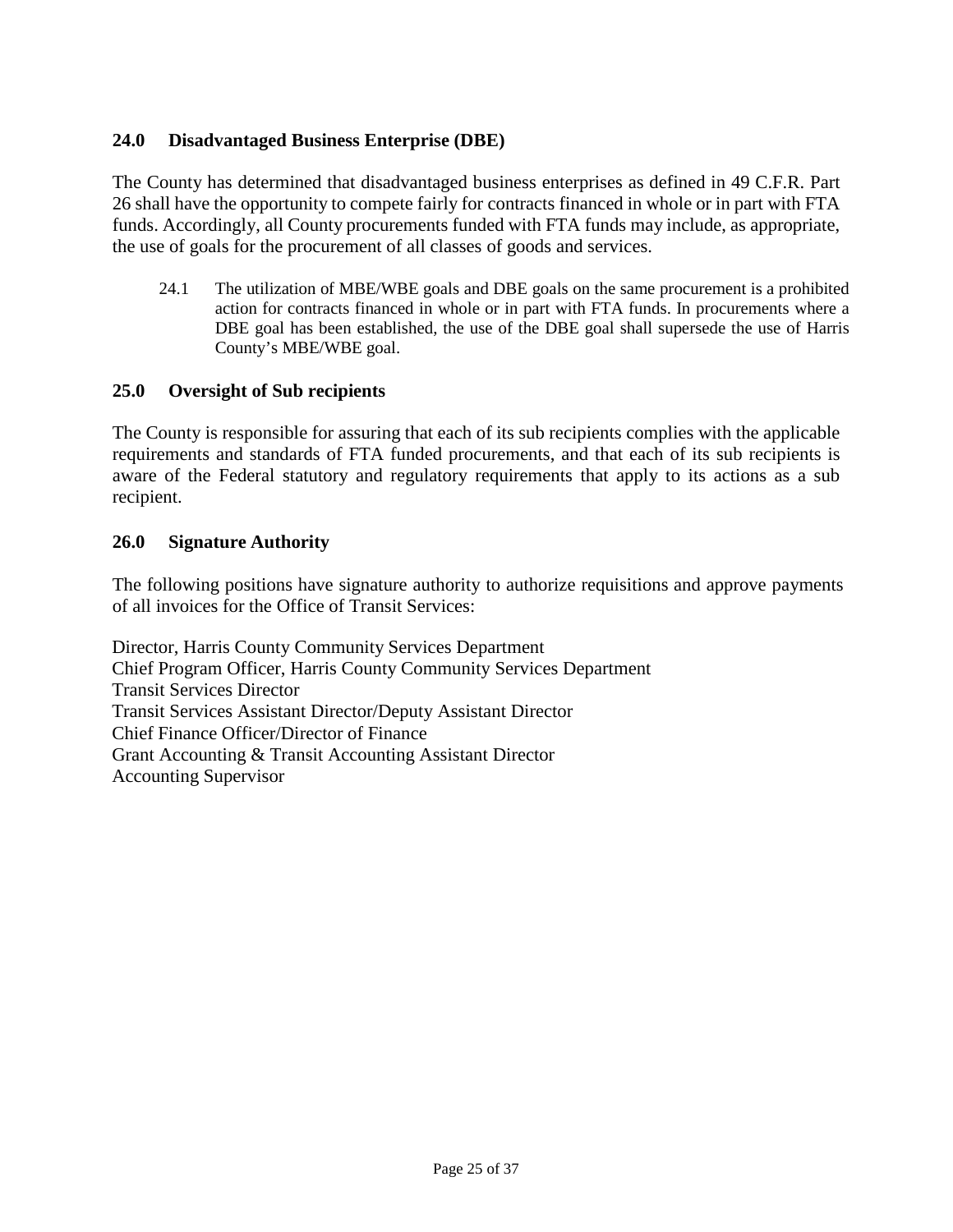# ATTACHMENT A

| <b>Method of Procurement Decision Matrix</b>                                                                                                                                                                            |                                                                                                                                                                                                                                                                                                                                                                                                                        |  |  |  |  |  |
|-------------------------------------------------------------------------------------------------------------------------------------------------------------------------------------------------------------------------|------------------------------------------------------------------------------------------------------------------------------------------------------------------------------------------------------------------------------------------------------------------------------------------------------------------------------------------------------------------------------------------------------------------------|--|--|--|--|--|
| Determined suitable procurement method by checking appropriate boxes. All elements must apply to use that method.<br>The planned type of contract can be added to this checklist.                                       |                                                                                                                                                                                                                                                                                                                                                                                                                        |  |  |  |  |  |
| <b>Micro Purchase</b><br>Amount \$1.00 - \$10,000<br><b>Multiple Sources</b>                                                                                                                                            | Sealed Bid (IFB) Amount >\$50,000<br>(>\$50,000 if executed prior to Super Circular)<br><b>Complete &amp; Adequate Specification Description</b><br>Two or More Responsible Bidders willing to Compete<br><b>Selection can be made on Basis of Price Alone</b><br><b>Firm Fixed Price Contract is used</b><br><b>No Discussion with Bidders Required after Receipt of</b><br><b>Bids</b>                               |  |  |  |  |  |
| <u> Small Purchase – Amount \$10,001 – \$49,999</u><br>(<\$50,000 if executed prior to Super Circular)<br><b>Complete and Adequate Specification or Description</b><br><b>Minimum of Two or More Quotes Available</b>   |                                                                                                                                                                                                                                                                                                                                                                                                                        |  |  |  |  |  |
| <b>Sole Source</b><br><b>Approved by FTA</b><br><b>OEM Custom Item OR</b><br><b>Only One Source OR</b><br><b>Competition Inadequate after Solicitation OR</b><br><b>Emergency / Public Emergency</b><br><b>Renewals</b> | Competitive Proposal (RFP) >\$50,000<br>(>\$50,000 if executed prior to Super Circular)<br><b>Complete Specifications Not Feasible</b><br><b>Proper input needed</b><br>Two or More Responsible Proposers willing to Compete<br><b>Discussion needed with Proposers after proposals</b><br><b>Received</b><br><b>Fixed Price can be set after Discussions or a Cost</b><br><b>Reimbursement contract is Determined</b> |  |  |  |  |  |
| <b>Competitive Procurement</b><br><b>Amount &gt;\$10,000</b><br><b>Multiple Sources</b><br><b>Not an Emergency</b><br><b>Selection of Contract Type:</b>                                                                |                                                                                                                                                                                                                                                                                                                                                                                                                        |  |  |  |  |  |
|                                                                                                                                                                                                                         |                                                                                                                                                                                                                                                                                                                                                                                                                        |  |  |  |  |  |

5/3/2019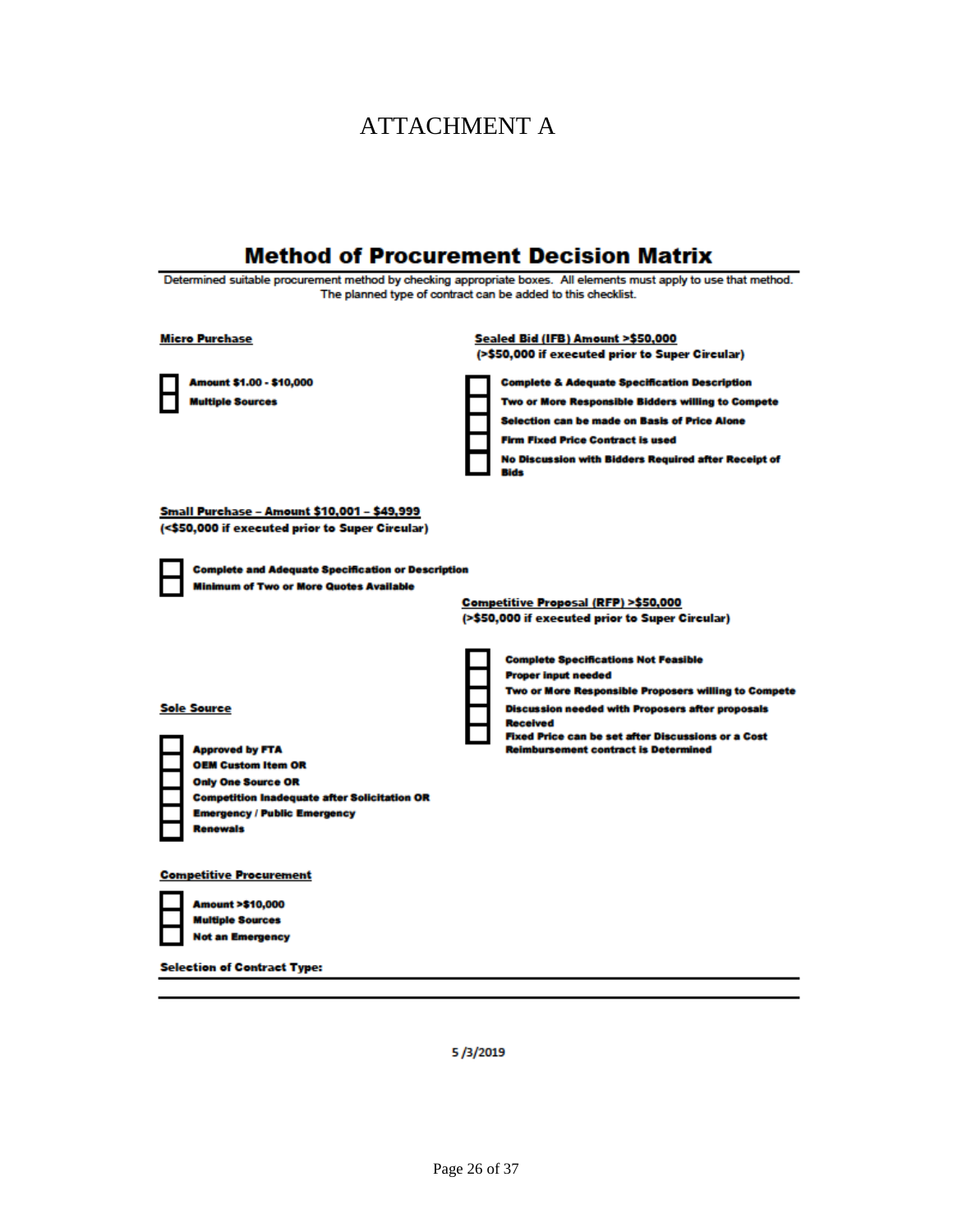### ATTACHMENT B

\*\*\* Use Vendors Not Participating In Quote\*\*\*

#### **Independent Cost Estimate Form**

| Independent Cost Estimate Summary Form |  |
|----------------------------------------|--|
|----------------------------------------|--|

Description of Goods/ Services:

\_\_\_\_\_ New Procurement \_\_\_\_\_\_ Contract Modification (change order)

Exercise of Option

**Method of Obtaining Estimate:** 

Attach additional documentation such as previous pricing documentation.

\_\_ Published Price List (attach source and date)

Historical Pricing (attach copy of documentation from previous P.O/ Contract)

Comparable Purchases by Other Agencies (attach email correspondence)

.... Engineering or Technical Estimate (attach)

Independent Third Party Estimate (attach)

\_Pre-established pricing resulting from competition (contract modification only)

Through the method(s) stated above, it has determined the estimated total cost of the goods/services is \$\_ the control of the control of the

The preceding independent cost estimate was prepared by:

Name

Signature

Date

5-3-2019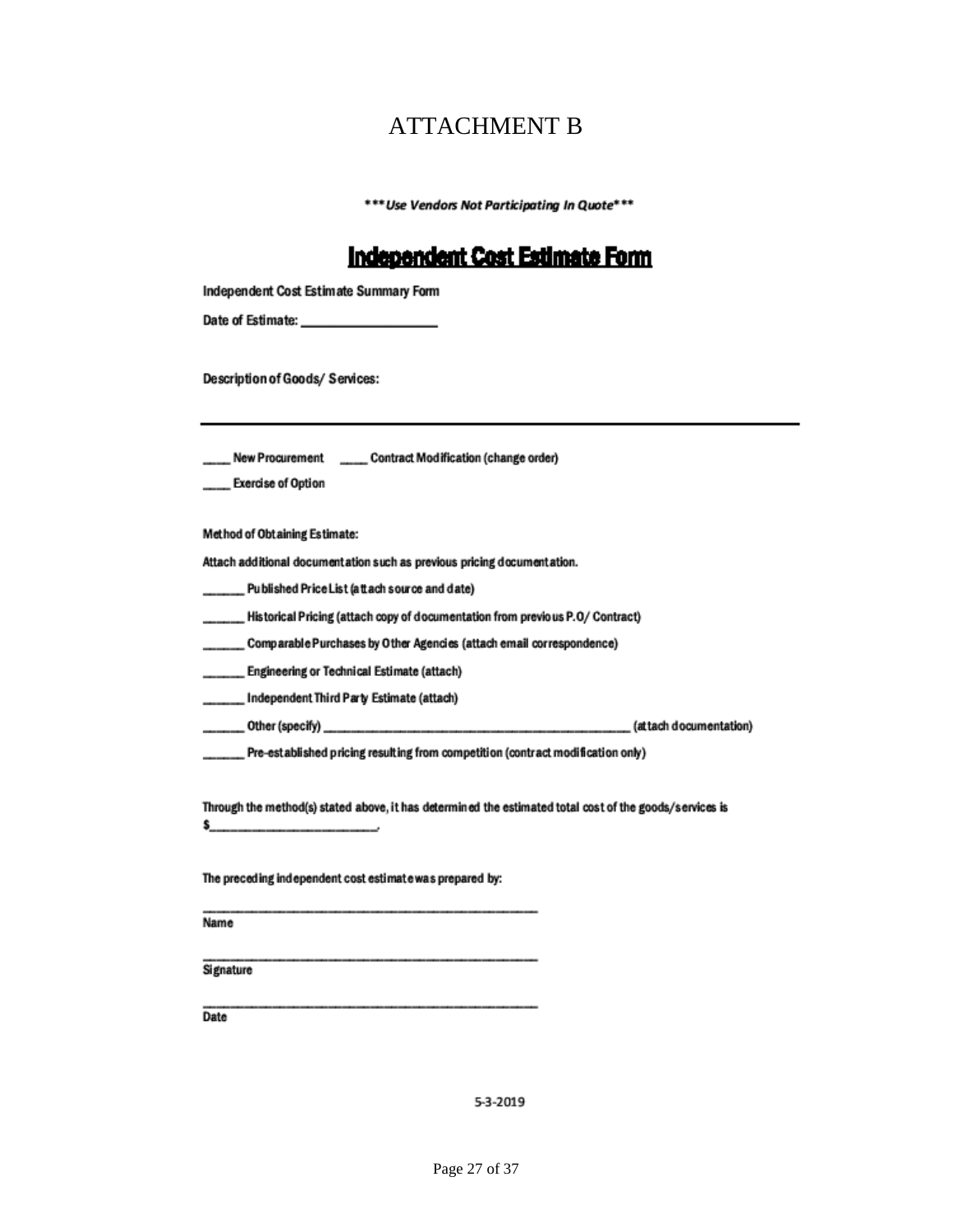# ATTACHMENT C

| <b>COST ANALYSIS</b><br>(For Sole Source, Professional Services, and Engineering Contracts) |                    |       |                          |                 |  |  |  |  |  |
|---------------------------------------------------------------------------------------------|--------------------|-------|--------------------------|-----------------|--|--|--|--|--|
| <b>Vendor</b>                                                                               | <b>Description</b> | $ICE$ | <b>Proposal Elements</b> | <b>Variance</b> |  |  |  |  |  |
|                                                                                             |                    |       |                          |                 |  |  |  |  |  |
|                                                                                             |                    |       |                          |                 |  |  |  |  |  |
|                                                                                             |                    |       |                          |                 |  |  |  |  |  |
|                                                                                             |                    |       |                          |                 |  |  |  |  |  |
|                                                                                             |                    |       |                          |                 |  |  |  |  |  |
|                                                                                             |                    |       |                          |                 |  |  |  |  |  |
|                                                                                             |                    |       |                          |                 |  |  |  |  |  |

Signature:

Date:

 $5/3/2019$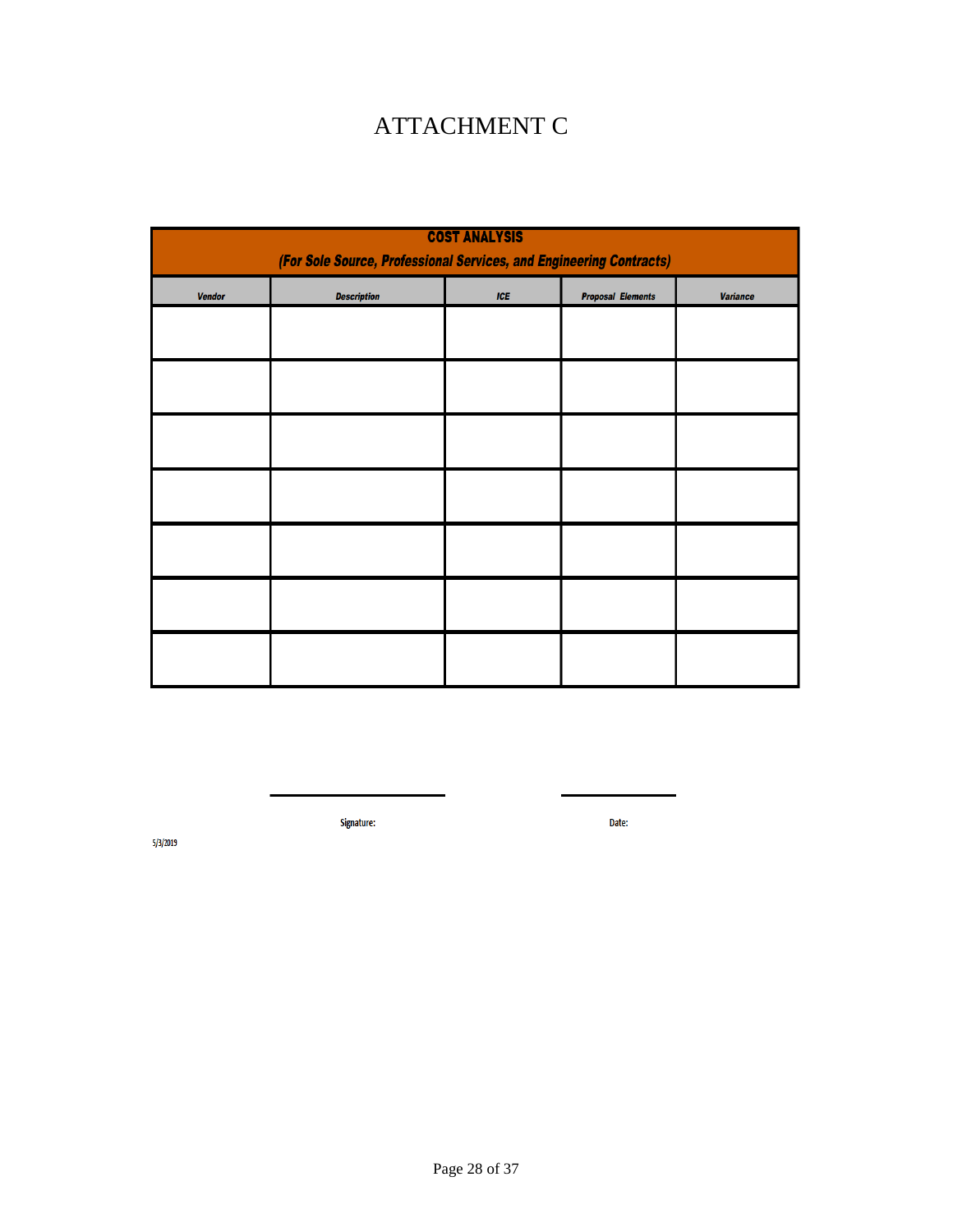## ATTACHMENT D

| <b>PRICE ANALYSIS</b><br>(Price Analysis is used when Cost Aligns with I.C.E) |                    |     |                       |             |  |  |  |  |  |
|-------------------------------------------------------------------------------|--------------------|-----|-----------------------|-------------|--|--|--|--|--|
| <b>Vendor</b>                                                                 | <b>Description</b> | ICE | <b>Supplier Price</b> | <b>Unit</b> |  |  |  |  |  |
|                                                                               |                    |     |                       |             |  |  |  |  |  |
|                                                                               |                    |     |                       |             |  |  |  |  |  |
|                                                                               |                    |     |                       |             |  |  |  |  |  |
|                                                                               |                    |     |                       |             |  |  |  |  |  |
|                                                                               |                    |     |                       |             |  |  |  |  |  |
|                                                                               |                    |     |                       |             |  |  |  |  |  |
|                                                                               |                    |     |                       |             |  |  |  |  |  |

Signature:

Date:

 $5/3/2019$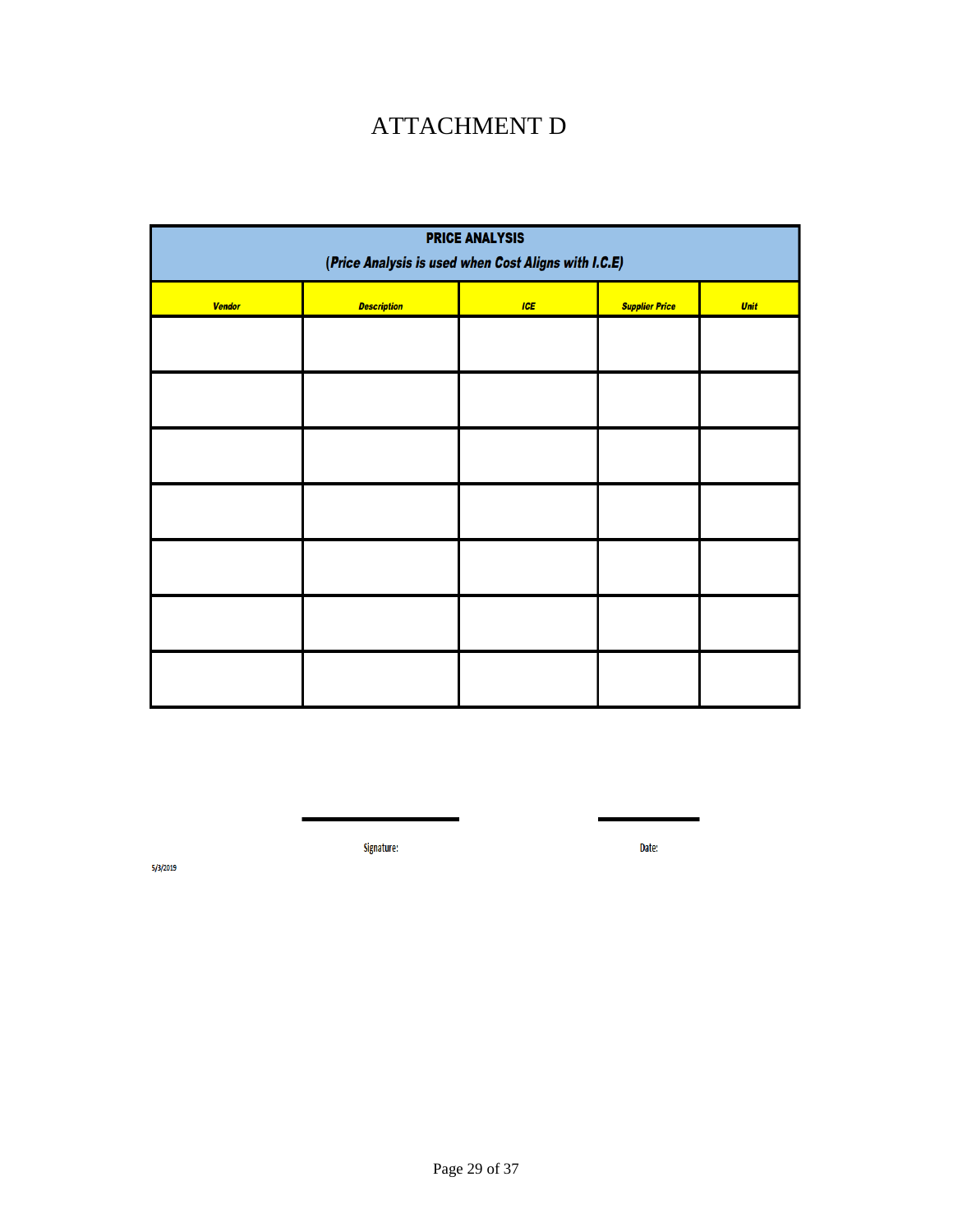### ATTACHMENT E

#### **List of Applicable Federal Contract Clauses**

#### **E.1** Bonding

(Applicable to All Construction Procurements)

See Section 9.8, Procurement of Construction Services

#### **E.2** Remedies

(Applicable to All Procurements Over \$50,000)

Contracts awarded by Harris County for more than the Simplified Acquisition Threshold, which for Harris County is set at \$50,000, shall address administrative, contractual, or legal remedies in instances where contractors violate or breach contract terms, and provide for such sanctions and penalties as appropriate.

**E.3** Termination for Cause & Convenience (Applicable to All Procurements Over \$10,000)

See Section 19.0, Termination

#### **E.4** Equal Employment Opportunity (Applicable to All Construction Procurements Over \$10,000)

Harris County shall, in accordance with Title VII of the Civil Rights Act of 1968, comply with all applicable equal employment opportunity requirements of U.S. Department of Labor regulations at 41 C.F.R. Part 60 (Office of Federal Contract Compliance Programs, Equal Employment Opportunity, Department of Labor), which implement Executive Order No. 11246, *Equal Employment Opportunity*, as amended by Executive Order No. 11375, *Amending Executive Order 11246 Relating to Equal Employment Opportunity*.

Harris County shall take affirmative action to ensure that applicants are employed, and that employees are treated during employment, without regard to their race, color, creed, national origin, sex, gender identity, disability, veteran status, or age. Such action shall include, but not be limited to, the following: employment, upgrading, demotion or transfer, recruitment or recruitment advertising, layoff, or termination; rates of pay or other forms of compensation; and selection for training, including apprenticeship.

A contractor must refrain from discrimination against present and prospective employees for reason of age in accordance with section 4 of the Age Discrimination in Employment Act of 1967 (codified as amended at 29 U.S.C. 623). Additionally, a contractor must, in accordance with Section 102 of the Americans with Disabilities Act of 1990 (codified as amended at 42 U.S.C. 12112) and the requirements of the U.S. Equal Employment Opportunity Commission at 29 C.F.R. Part 1630 (Regulations to Implement the Equal Employment Provisions of the Americans with Disabilities Act) pertaining to employment of persons with disabilities.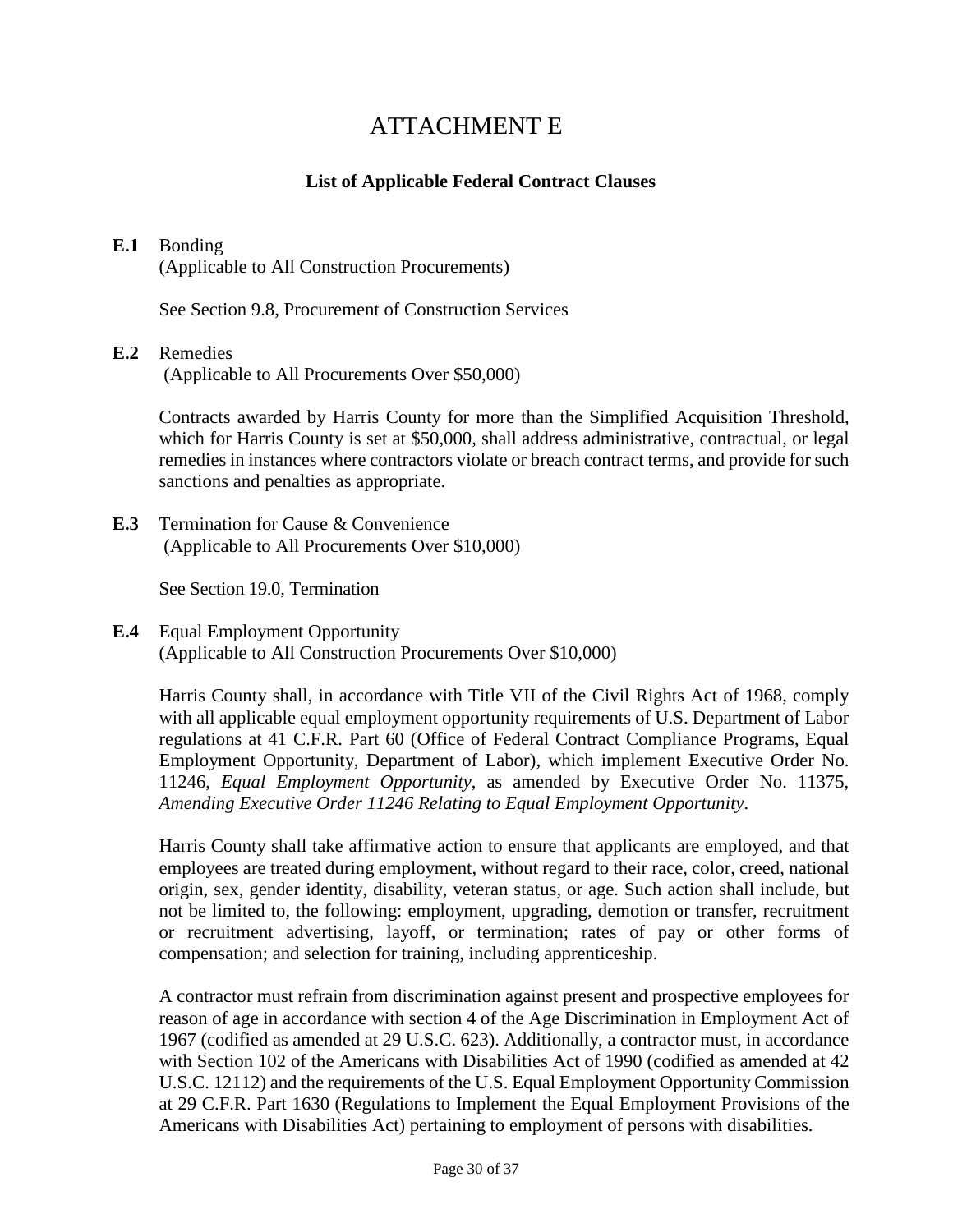Except as otherwise provided under 41 C.F.R. Part 60, all contracts that meet the definition of "federally assisted construction contract" in 41 C.F.R. Part 60–1.3 shall include the equal opportunity clause provided under 41 C.F.R. 60–1.4(b), in accordance with Executive Order 11246, "Equal Employment Opportunity" (30 FR 12319, 12935, 3 C.F.R. Part, 1964–1965 Comp., p. 339), as amended by Executive Order 11375, "Amending Executive Order 11246 Relating to Equal Employment Opportunity," and implementing regulations at 41 C.F.R. part 60, "Office of Federal Contract Compliance Programs, Equal Employment Opportunity, Department of Labor."

Harris County shall require the inclusion of the following language as a condition of any grant, contract, loan, insurance, or guarantee involving federally assisted construction which is not exempt from the requirements of the equal opportunity clause:

- (i) Contractor will not discriminate against any employee or applicant for employment because of race, color, religion, sex, or national origin. Contractor will take affirmative action to ensure that applicants are employed and that employees are treated equally during employment, without regard to race, color, religion, sex, or national origin. Such action shall include, but not be limited to, the following: employment upgrading, demotion, transfer, recruitment, or recruitment advertising; layoff or termination; rates of pay or other forms of compensation; and selection for training including apprenticeship. Contractor agrees to post in conspicuous places, available to employees and applicants for employment, notices to be provided by County setting forth the provisions of this nondiscrimination clause.
- (ii) Contractor will, in all solicitations or advertisements for employees placed by or on behalf of Contractor, state that all qualified applicants will receive consideration for employment without regard to their race, color, religion, sex, or national origin.
- (iii) Contractor will not discharge or in any other manner discriminate against any employee or applicant for employment because such employee or applicant has inquired about, discussed, or disclosed the compensation of the employee or applicant or another employee or applicant. This provision shall not apply to instances in which an employee who has access to the compensation information of other employees or applicants as a part of such employee's essential job functions discloses the compensation of such other employees or applicants to individuals who do not otherwise have access to such information, unless such disclosure is in response to a formal complaint or charge, in furtherance of an investigation, proceeding, hearing, or action, including an investigation conducted by the employer, or is consistent with Contractor's legal duty to furnish information.
- (iv) Contractor will send to each labor union or representative of workers with which he has a collective bargaining agreement or other contract or understanding, a notice, to be provided by the agency contracting officer, advising the labor union or workers' representative of the contractor's commitments under Section 202 of Executive Order No. 11246 of September 24, 1965, and shall post copies of the notice in conspicuous places available to employees and applicants for employment.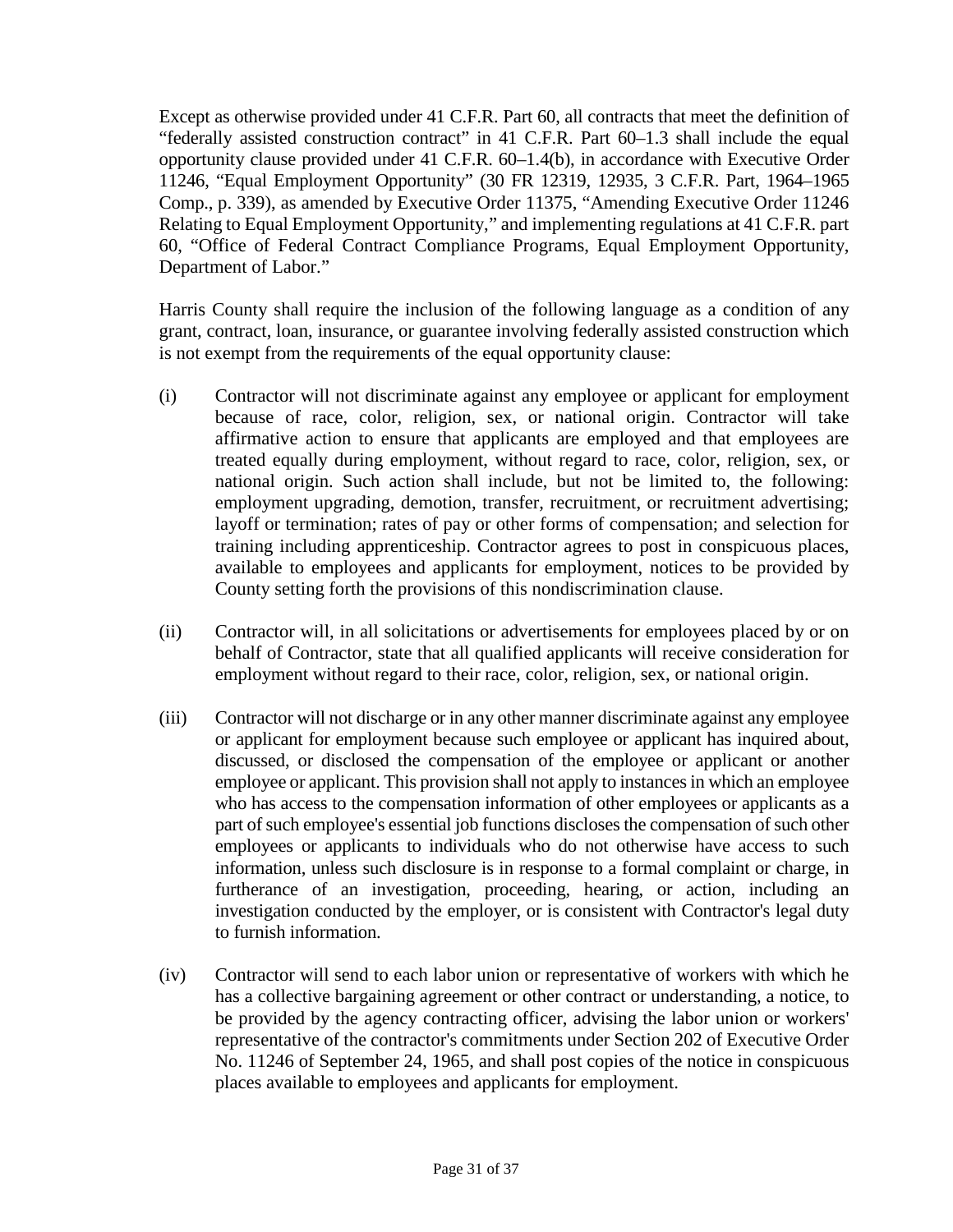- (v) Contractor will comply with all provisions of Executive Order 11246 of September 24, 1965, and of the rules, regulations, and relevant orders of the Secretary of Labor.
- (vi) Contractor will furnish all information and reports required by Executive Order No. 11246 of September 24, 1965, and by the rules, regulations, and orders of the Secretary of Labor, or pursuant thereto, and will permit access to his books, records, and accounts by the contracting agency and the Secretary of Labor for purposes of investigation to ascertain compliance with such rules, regulations, and orders.
- (vii) In the event of Contractor's noncompliance with the nondiscrimination clauses of the contract or with any of such rules, regulations, or orders, the contract may be cancelled, terminated or suspended in whole or in part and the contractor may be declared ineligible for further Government contracts in accordance with procedures authorized in Executive Order No.11246 of Sept. 24, 1965, and such other sanctions may be imposed and remedies invoked as provided in Executive Order No.11246 of September 24, 1965, or by rule, regulation, or order of the Secretary of Labor, or as otherwise provided by law.
- (viii) Contractor will include the provisions of paragraphs (i) through (viii) in every subcontract or purchase order unless exempted by rules, regulations, or orders of the Secretary of Labor issued pursuant to Section 204 of Executive Order No. 11246 of September 24,1965, so that such provisions will be binding upon each sub consultant or vendor. Contractor will take such action with respect to any subcontract or purchase order as may be directed by the Secretary of Labor as a means of enforcing such provisions including sanctions for noncompliance: Provided, however, that in the event Contractor becomes involved in, or is threatened with, litigation with a sub consultant or vendor as a result of such direction, Contractor may request the United States to enter into such litigation to protect the interests of the United States.

Harris County agrees that it will be bound by the above equal opportunity clause with respect to its own employment practices when it participates in federally assisted construction work. However, as a local government, the above equal opportunity clause is not applicable to any agency, instrumentality or subdivision of Harris County which does not participate in work on or under the contract.

Harris County agrees that it will assist and cooperate actively with the administering agency and the Secretary of Labor in obtaining the compliance of contractors and subcontractors with the equal opportunity clause and the rules, regulations, and relevant orders of the Secretary of Labor, that it will furnish the administering agency and the Secretary of Labor such information as they may require for the supervision of such compliance, and that it will otherwise assist the administering agency in the discharge of the agency's primary responsibility for securing compliance.

Harris County further agrees that it will refrain from entering into any contract or contract modification subject to Executive Order 11246 of September 24, 1965, with a contractor debarred from, or who has not demonstrated eligibility for, Government contracts and federally assisted construction contracts pursuant to the Executive Order and will carry out such sanctions and penalties for violation of the equal opportunity clause as may be imposed upon contractors and sub-contractors by the administering agency or the Secretary of Labor pursuant to Part II, Subpart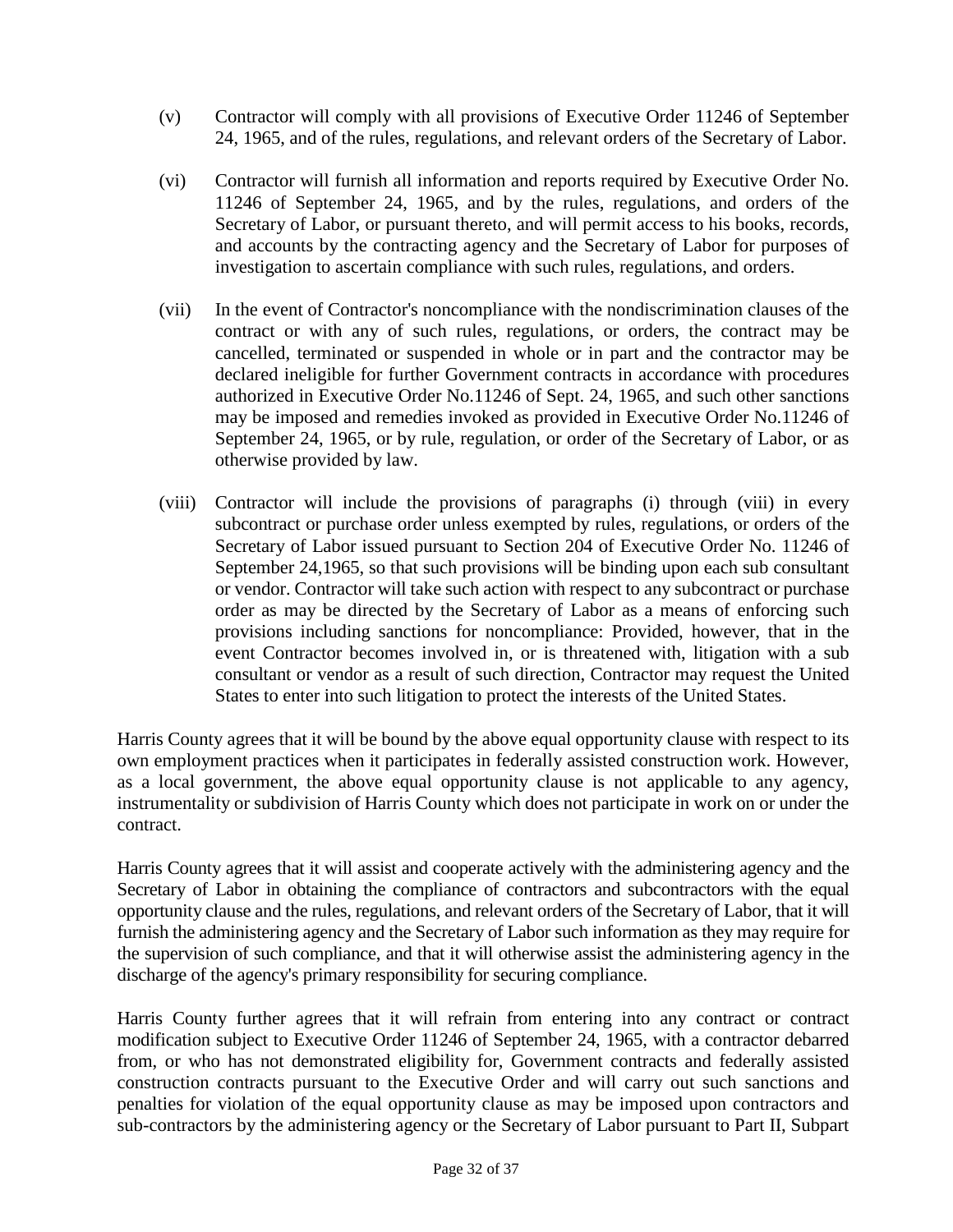D of the Executive Order. In addition, Harris County agrees that if it fails or refuses to comply with these undertakings, the administering agency may take any or all of the following actions: Cancel, terminate, or suspend in whole or in part this grant (contract, loan, insurance, guarantee); refrain from extending any further assistance to Harris County under the program with respect to which the failure or refund occurred until satisfactory assurance of future compliance has been received from such applicant; and refer the case to the Department of Justice for appropriate legal proceedings.

These requirements shall extend to all third-party contractors and their contracts at every tier and sub recipients and their subcontracts at every tier.

(For All Construction Procurements over \$2,000)

Harris County shall comply with the Davis-Bacon Act, as amended (40 U.S.C. 3141–3148 and 40 U.S.C. 276a to a-7). When required by Federal program legislation, construction contracts in excess of \$2,000 awarded by Harris County shall require compliance with the Davis-Bacon Act (40 U.S.C. 3141-3144, and 3146-3148) as supplemented by Department of Labor regulations (29 C.F.R. Part 5, "Labor Standards Provisions Applicable to Contracts Covering Federally Financed and Assisted Construction") and with the Copeland "Anti-Kickback" Act (18 U.S.C. 874; 40 U.S.C. 3145) as supplemented in Department of Labor regulations (29 C.F.R. part 3). In accordance with the statute, contractors must be required to pay wages to laborers and mechanics at a rate not less than the prevailing wages specified in a wage determination made by the Secretary of Labor. In addition, contractors must be required to pay wages not less than once a week.

Harris County shall place a copy of the current prevailing wage determination issued by the Department of Labor in each solicitation. The decision to award a contract or subcontract must be conditioned upon the acceptance of the wage determination. Harris County shall report all suspected or reported violations to the Federal awarding agency. The contracts must also include a provision for compliance with the Copeland "Anti-Kickback" Act (18 U.S.C. 874 and 40 U.S.C. 276c and 40 U.S.C. 3145), as supplemented by Department of Labor regulations (29 C.F.R. Part 3, "Contractors and Subcontractors on Public Building or Public Work Financed in Whole or in Part by Loans or Grants from the United States"). The Act provides that each contractor or sub recipient must be prohibited from inducing, by any means, any person employed in the construction, completion, or repair of public work, to give up any part of the compensation to which he or she is otherwise entitled. Harris County shall report all suspected or reported violations to the Federal awarding agency.

These requirements shall extend to all third-party contractors and their contracts at every tier and sub recipients and their subcontracts at every tier that exceed \$2,000.

**E.6** Contract Work Hours and Safety Standards Act (Applicable to All Operations and Management Procurements Over \$100,000)

Harris County shall comply with the Contract Work Hours and Safety Standards Act, pursuant to 40 U.S. Code 3701–3708 and 40 U.S. Code 327-333. Where applicable, all contracts awarded by the Harris County in excess of \$100,000 that involve the employment of mechanics

**E.5** Davis-Bacon and Related Acts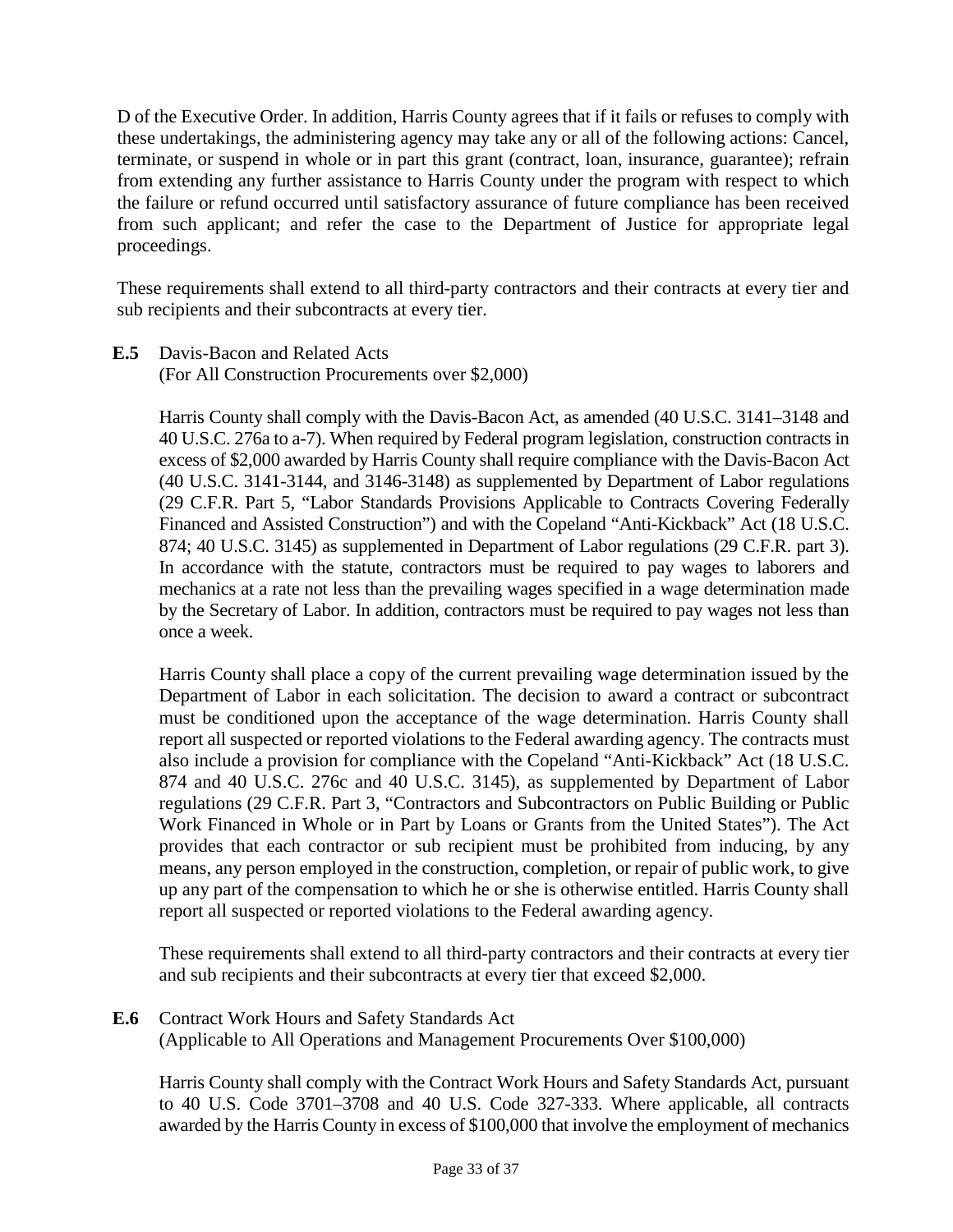or laborers must include a provision for compliance with 40 U.S. Code 3702 and 3704, as supplemented by Department of Labor regulations. Under 40 U.S. Code 3702 of the Act, each contractor must be required to compute the wages of every mechanic and laborer on the basis of a standard work week of 40 hours. Work in excess of the standard work week is permissible provided that the worker is compensated at a rate of not less than one and a half times the basic rate of pay for all hours worked in excess of 40 hours in the work week. The requirements of 40 U.S. Code 3704 are applicable to construction work and provide that no laborer or mechanic must be required to work in surroundings or under working conditions which are unsanitary, hazardous, or dangerous. These requirements do not apply to the purchases of supplies or materials or articles ordinarily available on the open market, or contracts for transportation or transmission of intelligence.

These requirements shall extend to all third-party contractors and their contracts at every tier and sub recipients and their subcontracts at every tier that exceed \$100,000.

**E.7** Rights to Inventions Made Under Contract or Agreement

Patents, copyrights, and rights in data requirements arise within the context of federally assisted projects, the purpose of which is to finance the development of a product or information. If the Federal award meets the definition of "funding agreement" under 37 C.F.R. 401.2 (a) and Harris County wishes to enter into a contract with a small business firm or nonprofit organization regarding the substitution of parties, assignment or performance of experimental, developmental, or research work under that "funding agreement," Harris County shall comply with the requirements of 37 C.F.R. Part 401, "Rights to Inventions Made by Nonprofit Organizations and Small Business Firms Under Government Grants, Contracts and Cooperative Agreements," and any implementing regulations issued by the awarding agency.

**E.8** Clean Air Act and Federal Water Pollution Control Act (Applicable All Procurements Over \$100,000)

> Harris County shall comply with the Clean Air  $Act^{115}$  and the Federal Water Pollution Control Act. The Clean Air and Clean Water Act requirements apply to each contract and subcontract exceeding \$150,000. Where applicable, all contracts awarded by the Harris County in excess of \$150,000 shall contain a provision for compliance with all applicable standards, orders or regulations issued pursuant to the Clean Air Act and the Federal Water Pollution Control Act. The Federal Water Pollution Control Act ("Clean Water Act") establishes the basic structure for regulating discharges of pollutants into the waters of the United States and regulating quality standards for surface waters.

> Section 508 of the Clean Water Act and EPA's implementing regulations at 2 C.F.R. Part 1523, subpart J, disqualify persons convicted of certain offenses from eligibility to receive any contract, subcontract, assistance, sub assistance, loan, or other non-procurement benefit or transaction that is prohibited by a Federal agency under the government debarment and suspension system if a person will perform any part of the transaction or award at the facility giving rise to the conviction and the person owns, leases, or supervises the facility. Violations shall be reported to the Federal awarding agency and the Regional Office of the Environmental Protection Agency (EPA).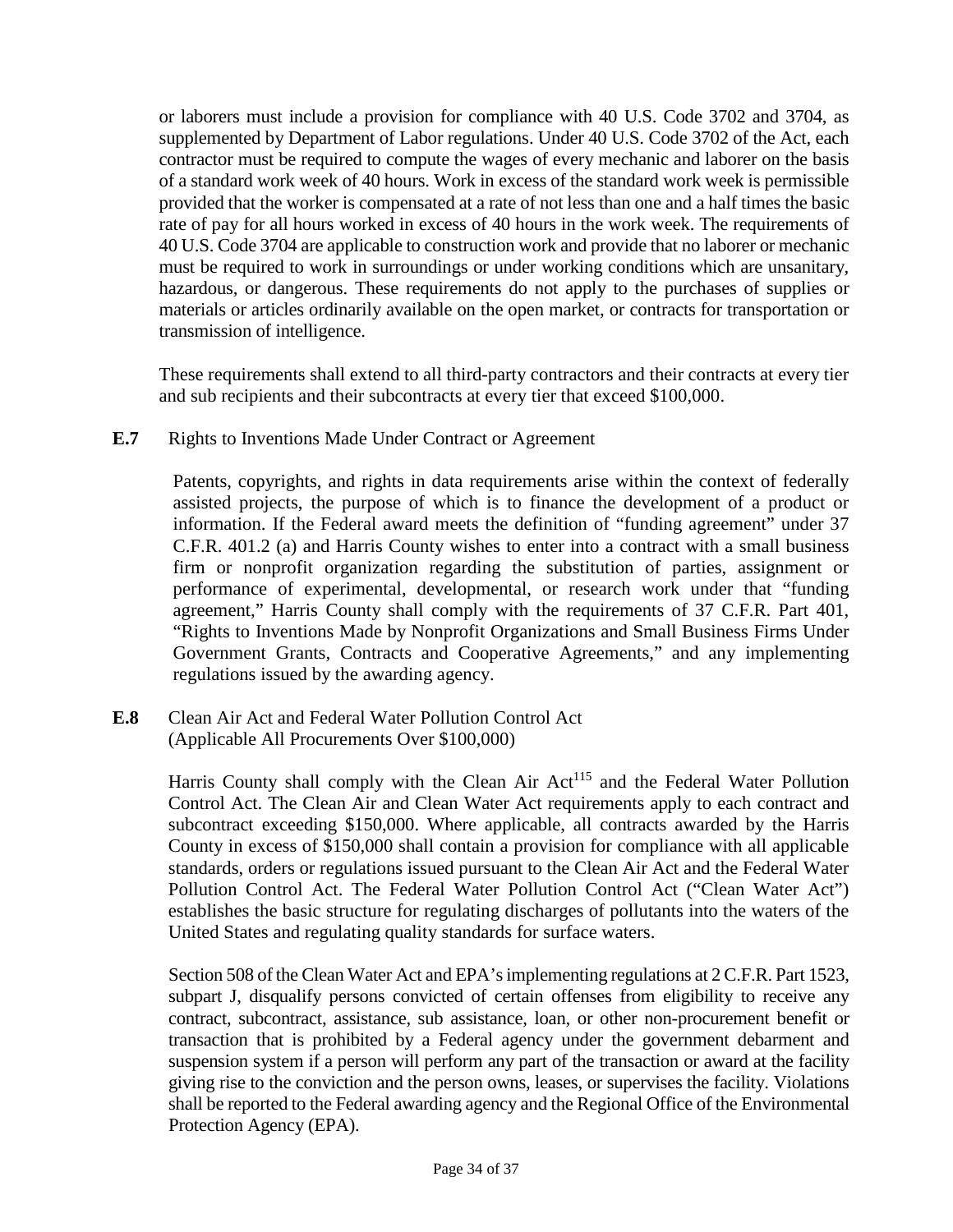The Clean Air Act and the Federal Water Pollution Control Act requirements shall extend to all third-party contractors and their contracts at every tier and sub recipients and their subcontracts at every tier that exceed \$150,000.

**E.9** Procurement of Recovered Materials (Section 6002 of the Solid Waste Disposal Act) (Applicable to All Procurements Over \$10,000)

Harris County shall comply with Section 6002 of the Solid Waste Disposal Act, as amended by the Resource Conservation and Recovery Act, by procuring only items designated in guidelines of the Environmental Protection Agency (EPA) at 40 C.F.R. part 247 that contain the highest percentage of recovered materials practicable, consistent with maintaining a satisfactory level of competition, where the purchase price of the item exceeds \$10,000 or the value of the quantity acquired during the preceding fiscal year exceeded \$10,000; providing a preference to products and services that conserve natural resources, protect the environment, and are energy efficient by complying with and facilitating compliance with Section 6002 of the Resource Conservation and Recovery Act, as amended, 42 U.S. Code 6962, and U.S. Environmental Protection Agency (U.S. EPA), "Comprehensive Procurement Guideline for Products Containing Recovered Materials," 40 C.F.R. part 247; procuring solid waste management services in a manner that maximizes energy and resource recovery; and establishing an affirmative procurement program for procurement of recovered materials identified in the EPA guidelines.

These requirements shall extend to all third-party contractors and their contracts at every tier and sub recipients and their subcontracts at every tier that exceed \$10,000.

**E.10** Notification to FTA; Flow down Requirement (Applicable to All Procurements over \$10,000)

> If a current or prospective legal matter that may affect the Federal Government emerges, the Harris County must promptly notify the FTA Chief Counsel and FTA Regional Counsel for the Region in which the Recipient is located. The Recipient must include a similar notification requirement in its Third-Party Agreements and must require each Third-Party Participant to include an equivalent provision in its sub-agreements at every tier, for any agreement that is a "covered transaction" according to 2 C.F.R. §§ 180.220 and 1200.220.

- i. The types of legal matters that require notification include, but are not limited to, a major dispute, breach, default, litigation, or naming the Federal Government as a party to litigation or a legal disagreement in any forum for any reason.
- ii. Matters that may affect the Federal Government include, but are not limited to, the Federal Government's interests in the Award, the accompanying Underlying Agreement, and any Amendments thereto, or the Federal Government's administration or enforcement of federal laws, regulations, and requirements.
- iii. Additional Notice to U.S. DOT Inspector General. Harris County must promptly notify the U.S. DOT Inspector General in addition to the FTA Chief Counsel or Regional Counsel for the Region in which the Recipient is located, if the Recipient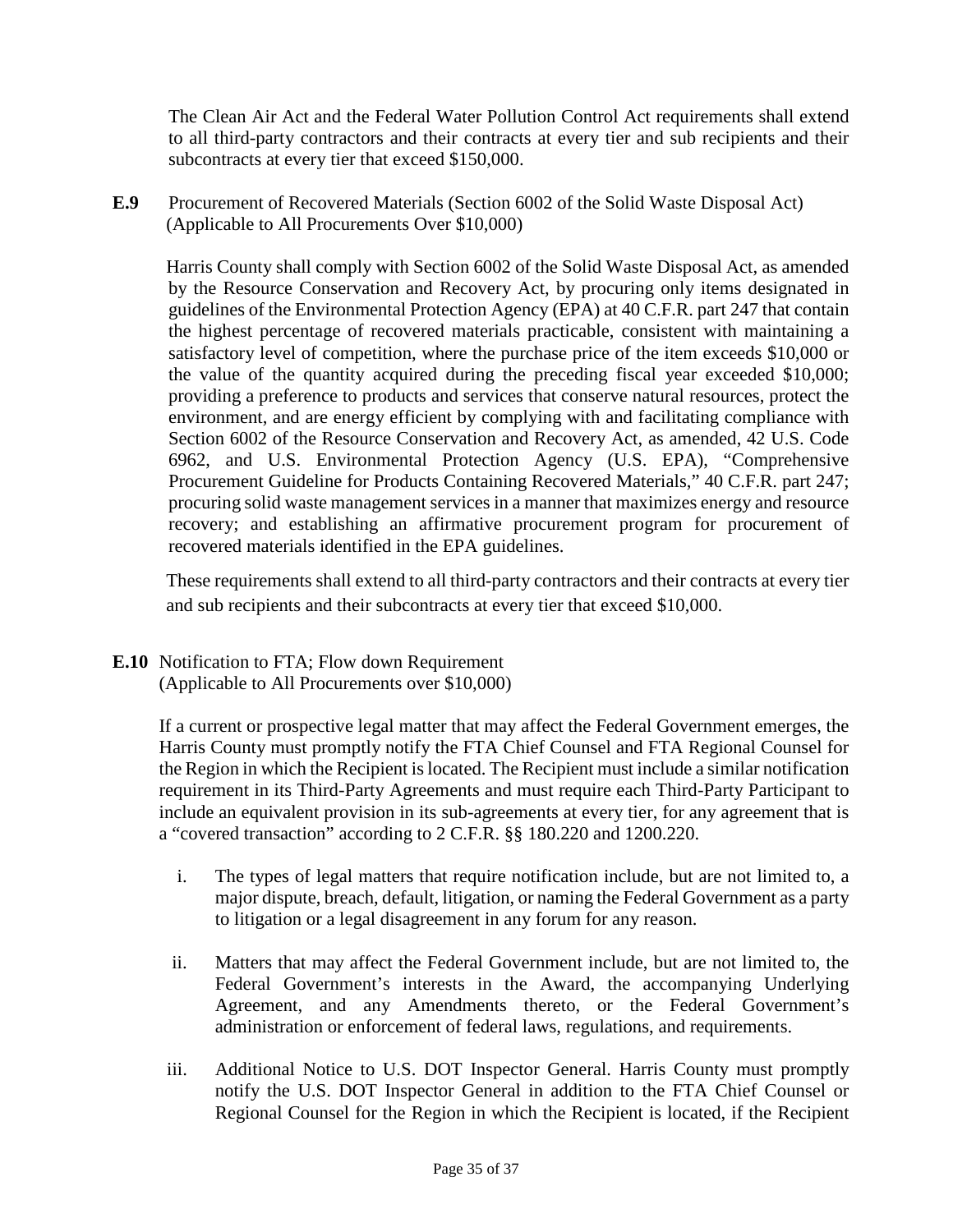has knowledge of potential fraud, waste, or abuse occurring on a Project receiving assistance from FTA. The notification provision applies if a person has or may have submitted a false claim under the False Claims Act, 31 U.S.C. § 3729 et seq., or has or may have committed a criminal or civil violation of law pertaining to such matters as fraud, conflict of interest, bid rigging, misappropriation or embezzlement, bribery, gratuity, or similar misconduct involving federal assistance. This responsibility occurs whether the Project is subject to this Agreement or another agreement between the Recipient and FTA, or an agreement involving a principal, officer, employee, agent, or Third-Party Participant of the Recipient. It also applies to subcontractors at any tier. Knowledge, as used in this paragraph, includes, but is not limited to, knowledge of a criminal or civil investigation by a Federal, state, or local law enforcement or other investigative agency, a criminal indictment or civil complaint, or probable cause that could support a criminal indictment, or any other credible information in the possession of the Recipient. In this paragraph, "promptly" means to refer information without delay and without change.

This notification provision applies to all applicable divisions of Harris County, its Contractors and subcontractors, including divisions tasked with law enforcement or investigatory functions.

**E.11** Telecommunication and Video Surveillance Equipment or Services (Applicable to All Procurements over \$10,000)

Recipients are prohibited from obligating or expending loan or grant funds to:

- (1) Procure or obtain;
- (2) Extend or renew a contract to procure or obtain; or

(3) Enter into a contract (or extend or renew a contract) to procure or obtain equipment, services, or systems that uses covered telecommunications equipment or services as a substantial or essential component of any system, or as critical technology as part of any system. As described in Public Law 115-232, section 889, covered telecommunications equipment is telecommunications equipment produced by Huawei Technologies Company or ZTE Corporation (or any subsidiary or affiliate of such entities).

- (i) For the purpose of public safety, security of government facilities, physical security surveillance of critical infrastructure, and other national security purposes, video surveillance and telecommunications equipment produced by Hytera Communications Corporation, Hangzhou Hikvision Digital Technology Company, or Dahua Technology Company (or any subsidiary or affiliate of such entities).
- (ii) Telecommunications or video surveillance services provided by such entities or using such equipment.
- (iii) Telecommunications or video surveillance equipment or services produced or provided by an entity that the Secretary of Defense, in consultation with the Director of the National Intelligence or the Director of the Federal Bureau of Investigation, reasonably believes to be an entity owned or controlled by, or otherwise connected to, the government of a covered foreign country.